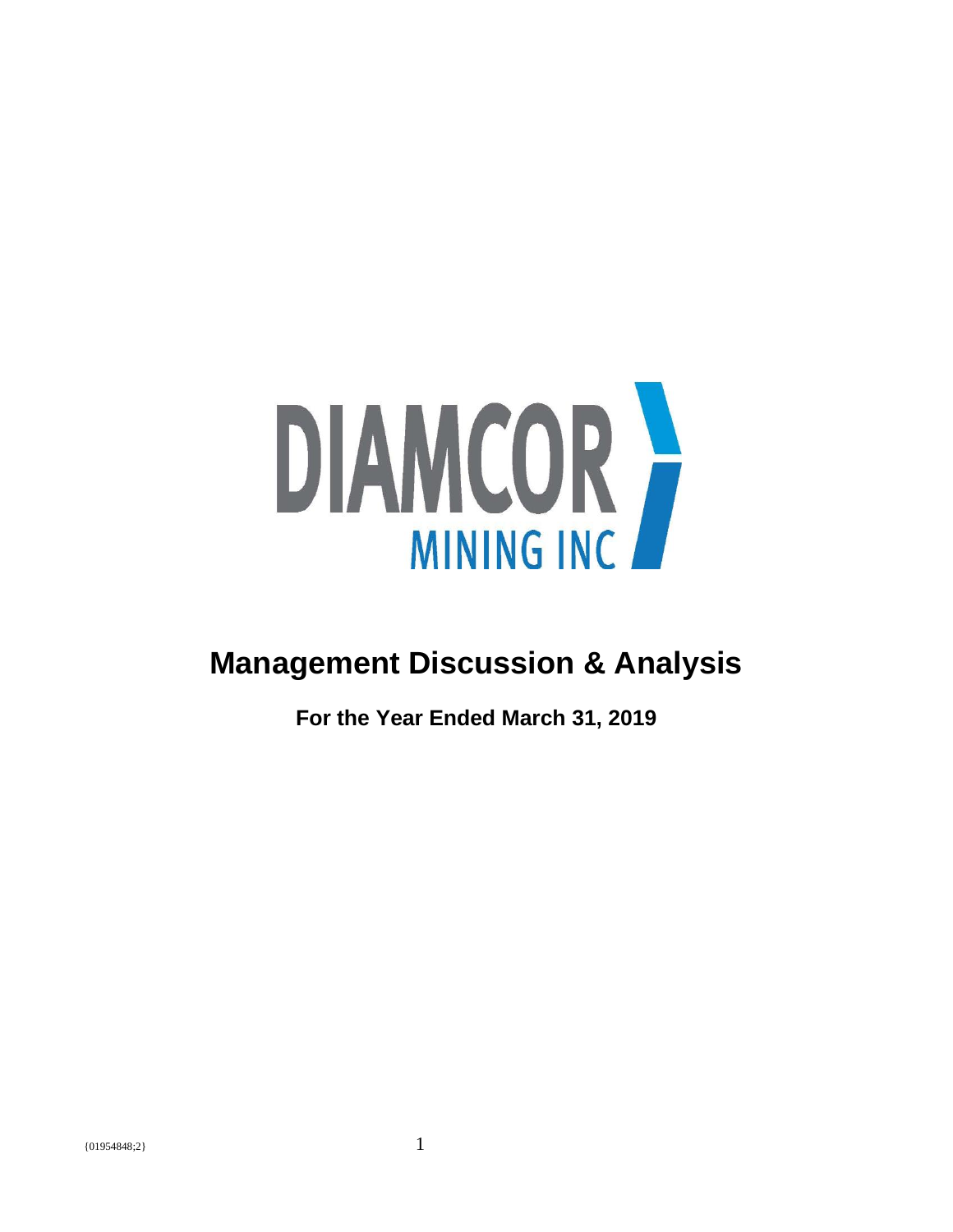# **DIAMCOR MINING INC. MANAGEMENT'S DISCUSSION AND ANALYSIS**

#### **FOR THE YEAR ENDED MARCH 31, 2019**

Management's discussion and analysis ("MD&A") focuses on significant factors and the operating results and financial position of Diamcor Mining Inc. ("Diamcor" or "the Company") and its subsidiaries. To better understand the MD&A, it should be read in conjunction with the audited consolidated financial statements and notes thereto for the year ended March 31, 2019, and the MD&A and audited consolidated financial statements for the year ended March 31, 2018. The effective date of this MD&A is July 29, 2019.

The audited consolidated financial statements for the year ended March 31, 2019 have been prepared in accordance with International Financial Reporting Standards ("IFRS"). Unless otherwise specified, all financial information is presented in Canadian dollars.

Some of the statements in this MD&A are forward-looking statements that are subject to risk factors set out in the cautionary notes contained herein.

Additional information about the Company and its business activities is available on SEDAR at [www.sedar.com](http://www.sedar.com/) and on the Company's website at [www.diamcormining.com.](http://www.diamcormining.com/)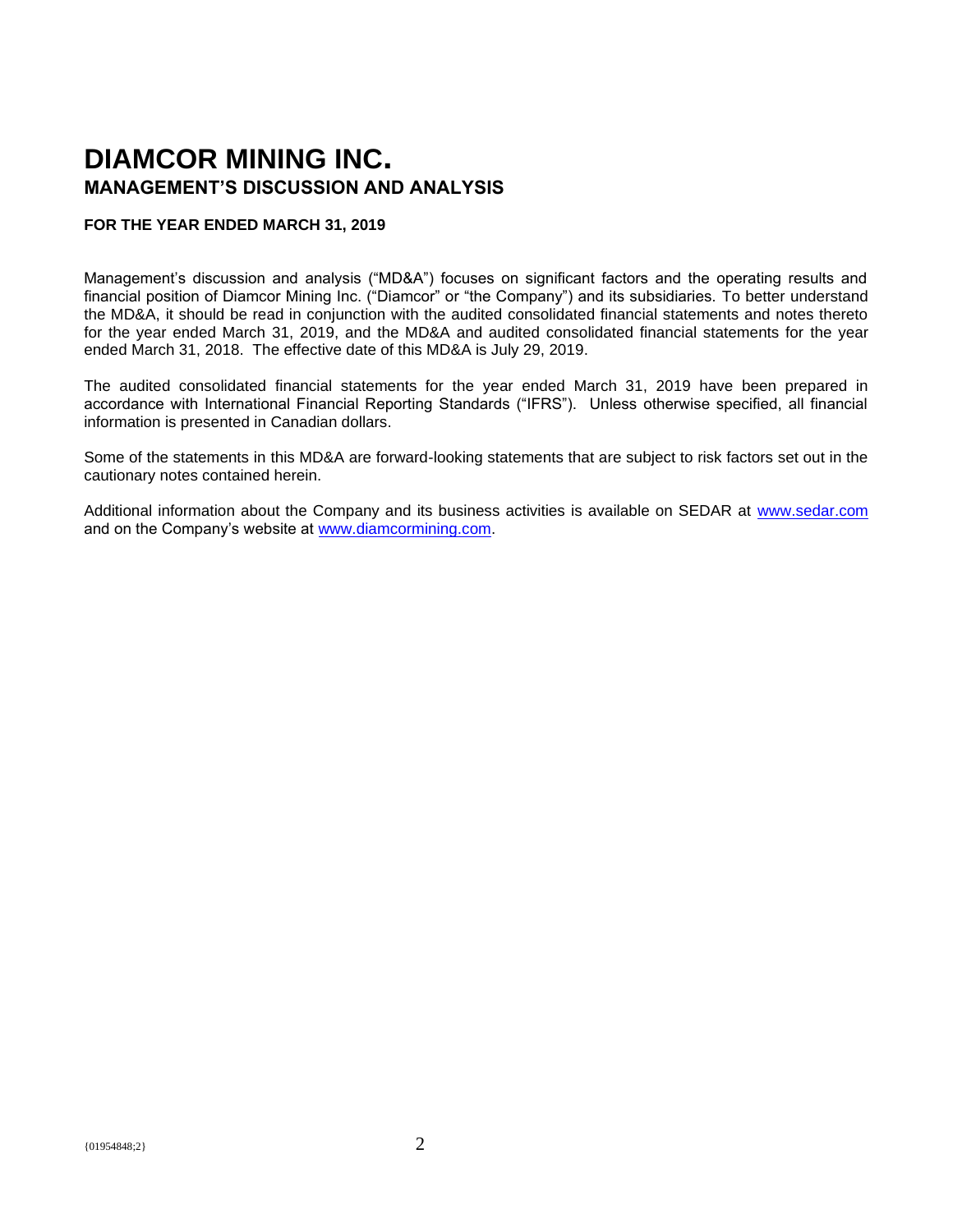# **HIGHLIGHTS**

# **Corporate**

- **Canadian company listed on TSX Venture Exchange under the symbol DMI, and on OTC market OTCQB under the symbol DMIFF.**
- **Supplier of rough diamonds to the world market with established industry relationships and an experienced management team.**
- **Long-Term strategic alliance and financing with world famous New York based Tiffany & Co. Tiffany's owns 3,022,827 common shares of the Company.**
- **Krone-Endora at Venetia project acquired from De Beers represents a rare late-stage opportunity, with the potential for near-term production and long-term growth.**
- **Cash flowing from trial mining underway, current exercises are aimed at aiding the Company in arriving at initial production decisions in near-term.**
- **Positioned as one of the few companies with potential to supply rough diamonds to the world market at a time when rough diamond demand is expected to exceed supply due to declining output from existing sources and a lack of new discoveries.**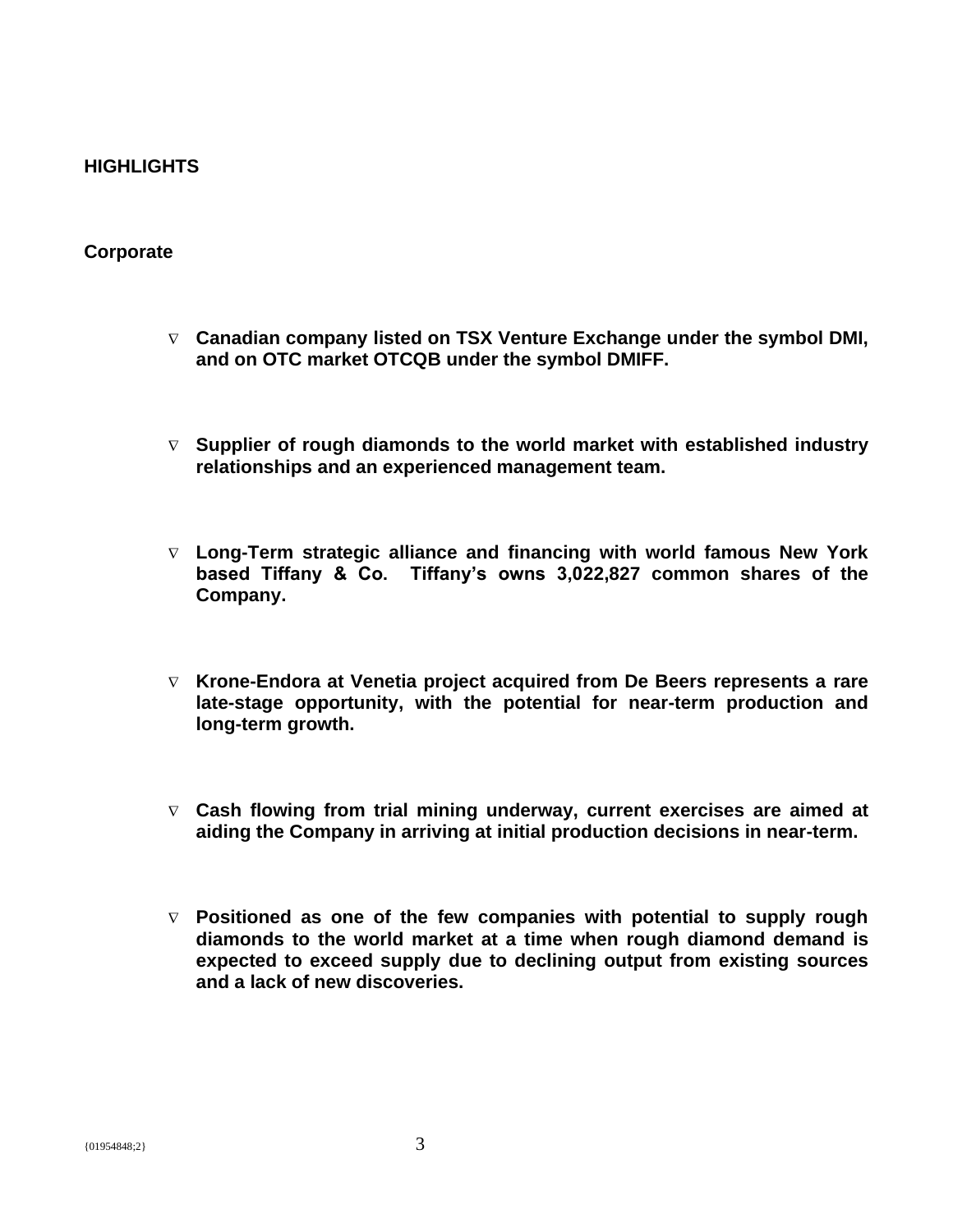# **HIGHLIGHTS**

## **Krone-Endora at Venetia Project**

- **Project acquired from De Beers in a competitive process to achieve mandate of supporting junior mining and women in mining through the divestiture of non-core assets to qualified candidates with proven operational experience.**
- **Project covers an area of 5,888 hectares directly adjacent to De Beers' flagship Venetia Diamond Mine. Deposits are identified as being the result of the direct shift and subsequent erosion of material from Venetia to the lower surrounding areas including those of Krone and Endora.**
- **Significant infrastructure complete: ~20km of primary access roads, two deposit specific plants with targeted throughput of ~500 TPH, ~20km of water pipelines, lined water storage dams, ~13km main power line, backup generator power systems, worker housing, extensive operational equipment and infrastructure items in place to support project for the longterm.**
- **Nature of deposit allows for low-cost surface mining operation with a maximum depth of 15M, no blasting or underground operations. Deposit specific plants, high percentage of gem or near gem quality, large diamond potential, and significant future growth potential from surrounding areas.**
- **Ongoing trial mining exercises completed to March 31, 2019 have resulted in the incidental recovery and sale of 127,900 carats of rough diamonds generating revenue of (US) \$22,692,639 or (US) \$177.42 per carat. Largest individual rough diamond recovered to date - 91.7 carats.**
- **30-year mining right secured for initial area targeted (657.71 of 5,888 hectares), Water Use License secured, transition to large-scale trial mining underway.**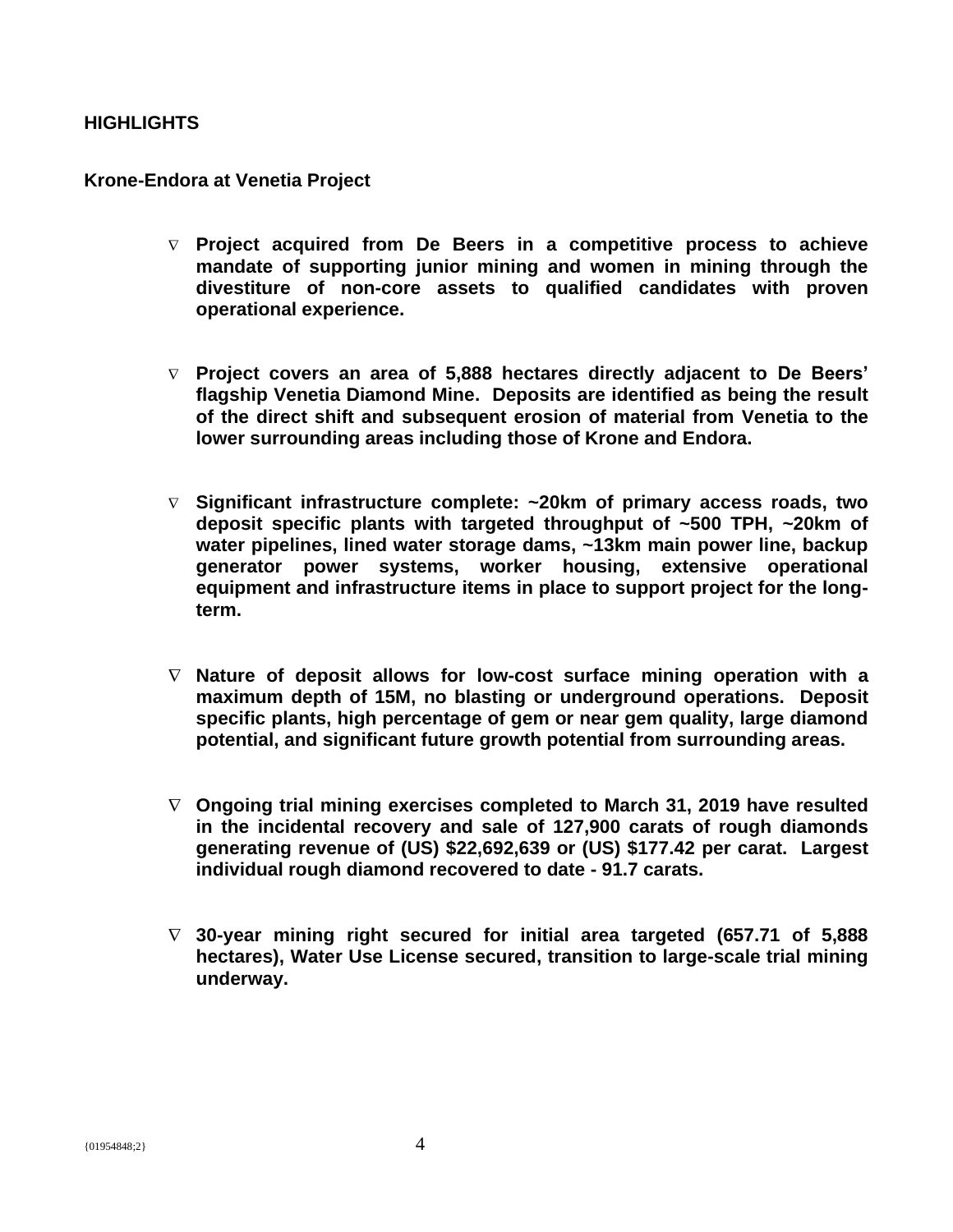#### **INTRODUCTION**

Diamcor Mining Inc. ("Diamcor" or the "Company") is a junior mining and exploration company incorporated in the Province of British Columbia under the Business Corporations Act (BC) with an established operational history of supplying rough diamonds to the world market. The Company pursues diamond related properties in South Africa and other diamond producing countries. Diamcor is currently developing and advancing its Krone-Endora at Venetia project in South Africa. The Company's common shares trade on the TSX Venture Exchange under the symbol "V.DMI", and on the OTCQB tier in the United States under the symbol "DMIFF".

Diamcor's principal business is the identification, acquisition, exploration, evaluation, operation, and development of unique diamond-based resource properties. The Company acquired the Krone-Endora at Venetia project from De Beers, has established a long-term strategic alliance and secured financing from world famous luxury retailer Tiffany & Co. The Company's strategy is to be a producer and supplier of quality rough diamonds to reputable diamond purchasing entities serving the global diamond market.

#### **CORE BUSINESS AND STRATEGY**

Diamcor has an established operating history in South Africa, key strategic relationships within the diamond industry in South Africa, Canada, China, Brazil and the United States, extensive knowledge of diamond mining opportunities, and is developing the Krone-Endora at Venetia project. The Company's strategy is to identify, evaluate, acquire, and develop various types of diamond related properties, with a specific focus on opportunities which demonstrate the potential to generate near-term and sustained rough diamond production and positive cash flow while minimizing shareholder dilution.

The Company advanced this strategy by acquiring the Krone-Endora at Venetia project from De Beers Consolidated Mines Limited on February 28, 2011. The Krone-Endora at Venetia project consisted of the prospecting rights over the farms Krone 104MS and Endora 66MS, which represent a combined surface area of approximately 5,888 hectares directly adjacent to De Beer's flagship Venetia Diamond Mine in South Africa. The deposits which occur on the properties of Krone and Endora have been identified as both, an upper "eluvial" deposit, as well as a lower / basal "alluvial" deposit, both of which are proposed to have originated from the higher grounds of the adjacent Venetia kimberlites, with the full extent to which these deposits occur over the entire area of the project yet to be determined. De Beers previously completed exploration efforts on an initial area of interest comprised of approximately 310 hectares of the properties, the results of which were reported in an initial Independent National Instrument 43-101 Technical Report (the "Initial Technical Report") which was filed by the Company on July 30, 2009 in conjunction with the acquisition. Based on the initial work completed to that date, the Initial Technical Report provided an inferred resource estimate of 54,258,600 tonnes of diamond bearing gravels, and 1.3 million carats of diamonds for the 310 hectare area of interest in that report. The Initial Technical Report also noted that based on the previous work programs and evaluation completed to date by De Beers and the Company, an estimated 1,000m, or 1 vertical km, of material has shifted and eroded off of the kimberlites of Venetia onto the lower surrounding areas including those of Krone and Endora, but the full extent to which this material may be present on the Krone and Endora properties currently is unknown. The Company's near-term efforts are focused on the key areas of interest defined by the previous work and estimates outlined in the Initial Technical Report, and specifically those within the defined K1 area of the project, the procurement and installation of infrastructure and equipment required to support the further advancement of the project, subsequent trial mining and bulk sampling to better define the location and extent of the materials on both the Krone and Endora properties, and the completion of work required to support the filing of an updated Independent National Instrument 43-101 Technical Report (the "Updated Technical Report") on April 28, 2015. The combined efforts and work underway are aimed at allowing the Company to secure data to aid it in arriving at initial production decisions for the project.

In addition to the advancement of the Krone-Endora at Venetia project, the Company continues to review and pursue mining opportunities in South Africa and other known diamond mining regions. The Company believes its strategy will ultimately allow it to take advantage of a potential long-term trend of increasing rough diamond prices which many industry experts believe will ultimately continue in the coming years. These forecasted rough diamond price increases are a function of; projected material shortfalls in future diamond production, the potential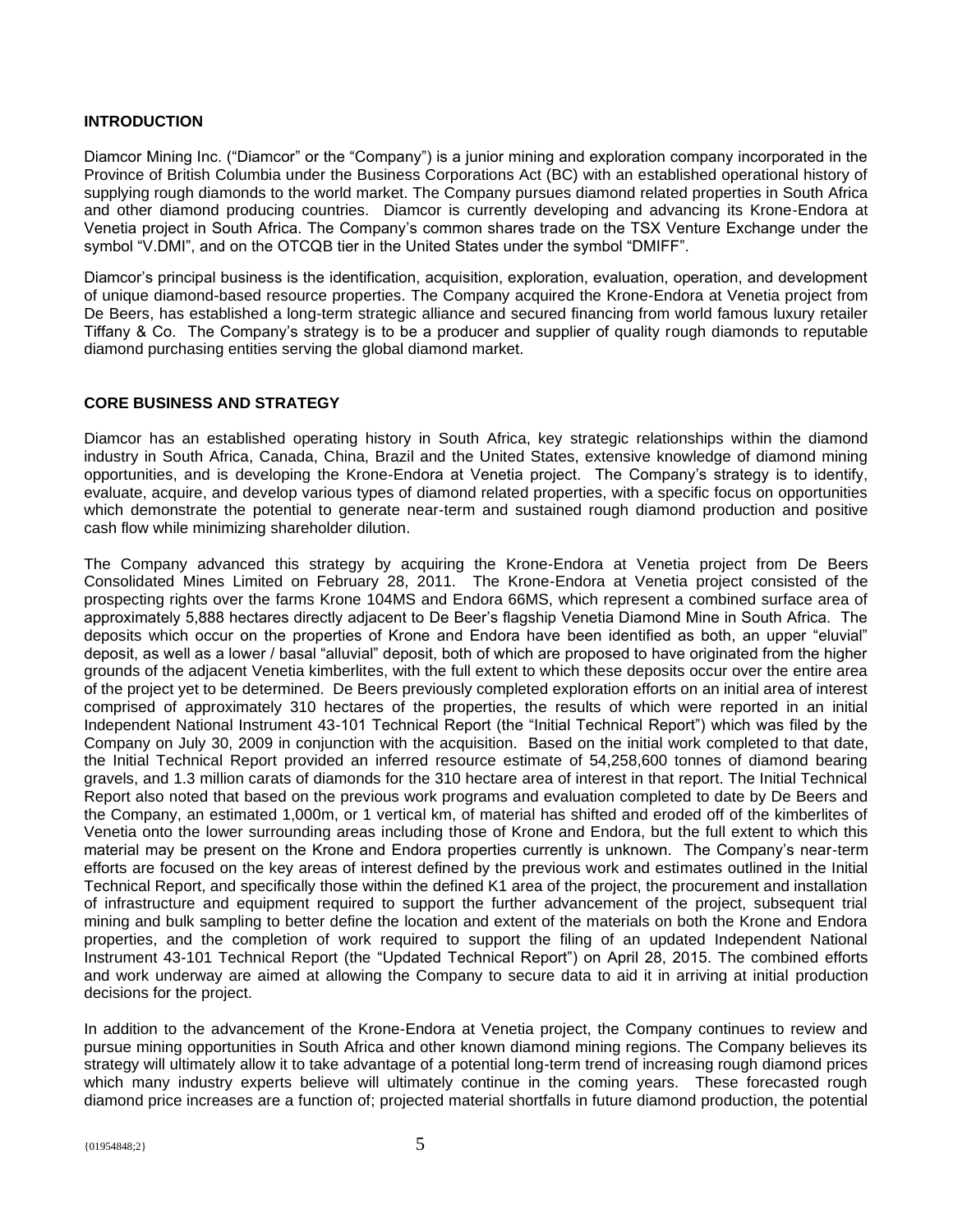continued increase in customer demand in developing markets such as China and India, and restoration of demand in historically strong markets such as the United States. Additionally, it is widely accepted and documented that many existing diamond mines may be approaching the late stages of their expected life of mine, and current rough diamond production levels are expected to remain consistent at best, or potentially be reduced in the future. This dynamic, coupled with the fact few if any new large mines demonstrating an ability to meet projected future increasing demands have been identified or developed in many years and the fact that long lead times of +/-10 years are typically associated with bringing any large new diamond mine into production, combine to present a compelling opportunity for companies that have the ability to provide rough diamond production in the coming years. The Company believes it is well positioned to exploit this opportunity.

As part of the implementation of the Company's strategy and focus on projects which demonstrate a near-term potential for production, management classifies all projects into three distinct diamond project categories. The Krone-Endora at Venetia project has been identified as a higher-grade alluvial deposit (material deposited by ephemeral streams) which is covered by a rare lower-grade eluvial deposit (direct shift of material through the action of gravity and rain wash), the nature of which is described in further detail below.

The three basic diamond project categories as defined by the Company when reviewing potential projects are - Primary Kimberlite Projects, Alluvial and Eluvial Projects, and Tailings Re-Treatment Projects. These project categories are briefly explained as follows:

**Primary Kimberlite Projects -** The Company defines primary kimberlite projects as any diamond project which involves the exploration for, or open-pit / underground mining of, any new or existing kimberlite source, these areas being the primary source from which rough diamonds originate. The Company's initial involvement in such projects may occur should the Company acquire projects and then discover new kimberlite bodies of interest on those properties during its ongoing geological evaluation of a project. While currently not a primary focus of the Company, the Company does have the ability to perform initial exploration efforts to define the potential significance of such a find, after which it is anticipated any additional efforts would be considered as warranted.

**Alluvial and Eluvial Projects -** The Company defines both alluvial and eluvial projects as the exploration for, and mining of, near surface diamond bearing gravels. While the terms alluvial and eluvial sound similar, the two deposit types are distinctly different. Alluvial gravel deposits occur as a result of the pre-historic erosion of the top surface areas of primary kimberlite sources by ancient rivers which previously ran over them. The alluvial gravels, and any diamonds contained in these gravels which are eroded from the kimberlite tops, are typically transported downstream before finally settling in areas where these ancient rivers slowed, turned, and/or formed deposit areas. In these situations, the deposited / settled alluvial gravels and associated diamonds are typically found under varying layers of surface structure along graduating terraces in the various key settling areas over which these paleo-rivers once ran. Diamond bearing alluvial gravels typically produce gem quality stones as a direct result of the manner and distance by which they have been transported by the paleo-rivers from their originating sources since the washing or rolling effect of transporting the diamonds, sometimes great distances, tends to destroy the smaller lower quality stones during the process while polishing, rounding, and depositing the larger better-quality stones into the various settlement areas. Unlike the capital-intensive methods of recovering diamonds from a deep hard rock primary kimberlite source, the alluvial gravel recovery process is done via a simple strip mining and earth moving process using heavy equipment with no requirement for any underground work or associated infrastructure. Exploration of potential alluvial properties to locate diamond bearing gravels also involves less capital-intensive methods allowing alluvial projects to be advanced towards production in a relatively short period of time.

Eluvial projects are similar in nature to alluvial projects with respect to production requirements, but significantly rarer and more unique due to the fact that deposits occur immediately adjacent to a known primary source and are created in a different manner. In the typical alluvial deposits described above, constant flowing pre-historic paleo-rivers slowly eroded away the gravel deposits and diamonds from the source and then transported them downstream to various collection or settlement points, sometimes hundreds of miles away from the source. In contrast to this constant erosion process, eluvial deposits are primarily the result of a gravitational movement, or shift, of material in conjunction with the subsequent erosion or weathering which forms the resulting accumulation or deposit directly adjacent to, or near, the primary source. Due to the fact that these deposits have not moved any significant distance, eluvial deposits also tend to more closely mirror the characteristics of the primary source,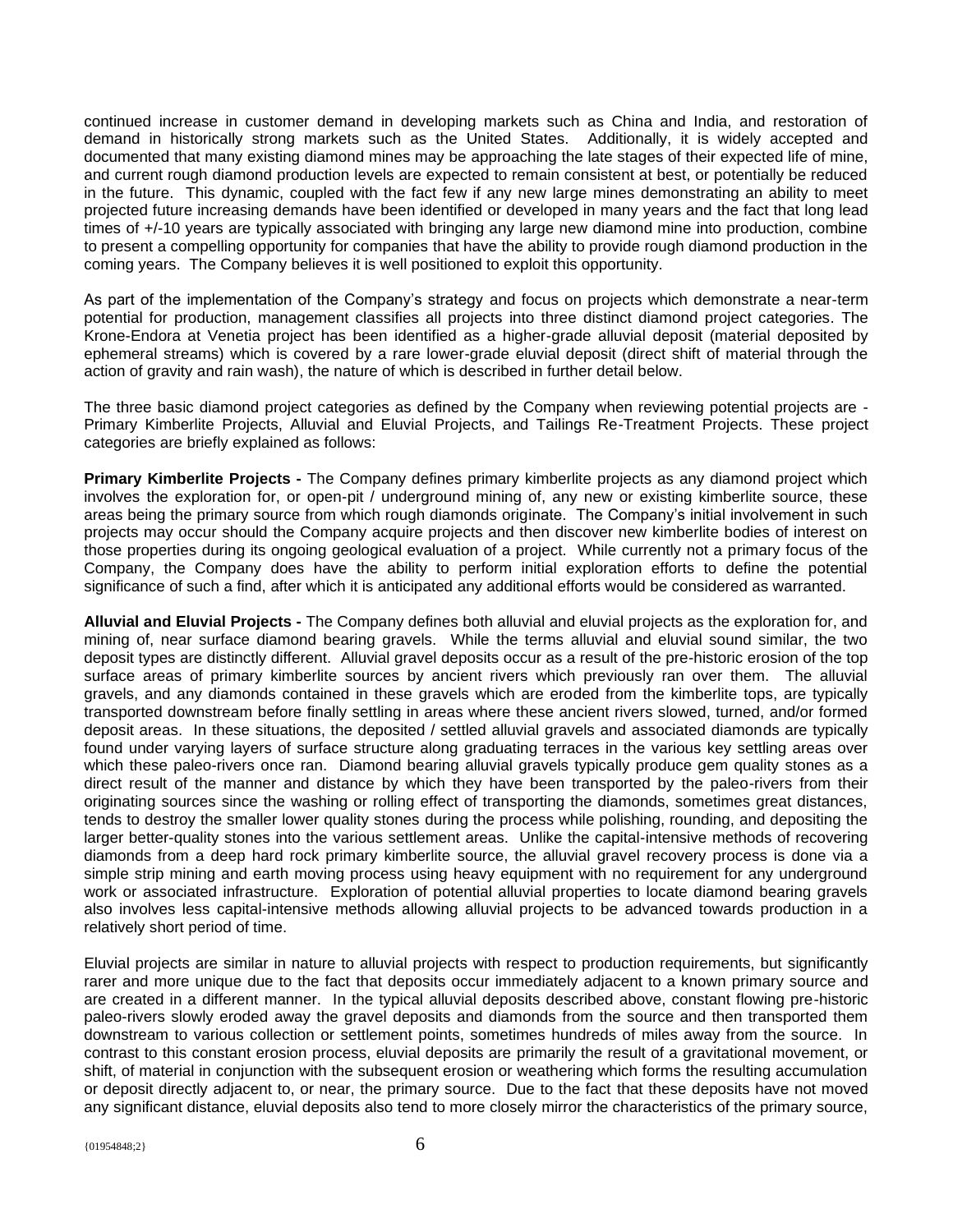with due consideration to the fact they are not as uniform in nature. These characteristics can provide for a more definitive understanding of the deposit in general, especially in circumstances where the primary source of origin is well understood. Eluvial deposits would also be expected to retain the same potential for larger diamonds to exist as an alluvial deposit but typically include the added benefit that the smaller diamonds are also retained, as opposed to being destroyed, due to the short-duration of the event causing the deposit, and the short distance the deposit has travelled from the originating source. As noted above, the Krone-Endora at Venetia project acquired from De Beers by the Company has been identified as a proposed higher-grade lower/basal alluvial deposit which is covered by a lower-grade upper eluvial deposit. The project is located directly adjacent to the identified source of the deposits, that being De Beer's flagship Venetia Mine. Venetia is one of the world's most significant and well-established diamond mines with previously published yearly production volume highs of approximately 9.0 million carats per year (~3.5M – 2015), and independent references noting a high percentage of diamonds recovered as being classified as gem quality. The decision to transition to underground operations at Venetia was made by De Beers, and an estimated (US)\$2.1B capital expenditure is currently underway. These efforts are expected to extend the mine's life significantly.

**Tailings Re-Treatment Projects -** South Africa, and a select few other countries, have a long and extensive history of large kimberlite diamond mines dating back over 100 years. The age of these mines presents an opportunity for newer and more modern processing and recovery methods to be implemented to reprocess vast stockpiles of previously processed tailings materials. The ability to use newer and more efficient processing plants and methods to re-process stockpiled kimberlite tailings from these mines to recover diamonds missed due to inefficient processing can present a significant opportunity in certain cases. These large above-ground tailings stockpiles can be quantified, graded, and valued to produce reasonably reliable modeling of processing costs and expected revenues.

#### **KEY PERFORMANCE DRIVERS AND RECENT EVENTS**

The primary performance drivers for the Company are the; identification and acquisition of projects which demonstrate potential for near-term diamond production with suitable costs and diamond yields, successful transition of these projects to full scale production, current and future rough diamond market prices, establishment of strategic relationships with reputable purchasing entities of rough diamonds serving global markets.

The onset of the global financial crisis in 2008 and 2009 had a profound effect on the world economy including the diamond market. At that time, analysts, industry experts, and trade publications reported a softening of diamond prices and short-term demand. Despite the expected decline in the United States market, industry experts anticipated increasing demand from the vast emerging markets of China, India, and the Middle East. As of mid-2009 rough diamond prices began to recover, and by early 2010 price recovery was approaching the previous alltime highs experienced in 2008 prior to the global financial crisis. This trend of steadily increasing rough diamond prices largely continued, and by the mid 2011 industry sources were reporting rough diamond prices above the 2008 pre-crisis highs. These highs were followed by periods of a weakening of prices in 2015/16. As of the end of 2018, and into 2019, rough prices for lower quality goods remained under pressure, with the overall potential for increasing rough diamond prices over the long-term possible for the supply/demand reasons set forth above. Readers are cautioned that any significant and sustained decrease in the market prices for rough diamonds could have a material adverse effect on the Company's performance and results from operations**.**

As of March 31, 2019, the Company's principal assets were the following: (i) a 70% majority interest in DMI Minerals South Africa (Pty) Ltd., which the Company used to acquire the Krone-Endora at Venetia project from De Beers Consolidated Mines Limited, (ii) a 100% interest in DMI Diamonds South Arica (Pty) Ltd., which serves as the Company's main corporate entity to support its South African projects, operations, initial exploration efforts, and the evaluation of all future projects. Below are brief descriptions of each of these assets.

**DMI Minerals South Africa (Pty) Limited –** The Company owns a 70% majority interest in DMI Minerals South Africa (Pty) Ltd. ("DMI Minerals") with the remaining 30% interest held by the Company's South African Black Economic Empowerment partner Nozala Investments (Pty) Ltd. ("Nozala"). The subsidiary was formed for the acquisition of projects which demonstrate the potential for both near-term production capabilities and suitable life of mine scenarios. On May 26, 2008, DMI Minerals received confirmation from De Beers that its proposal to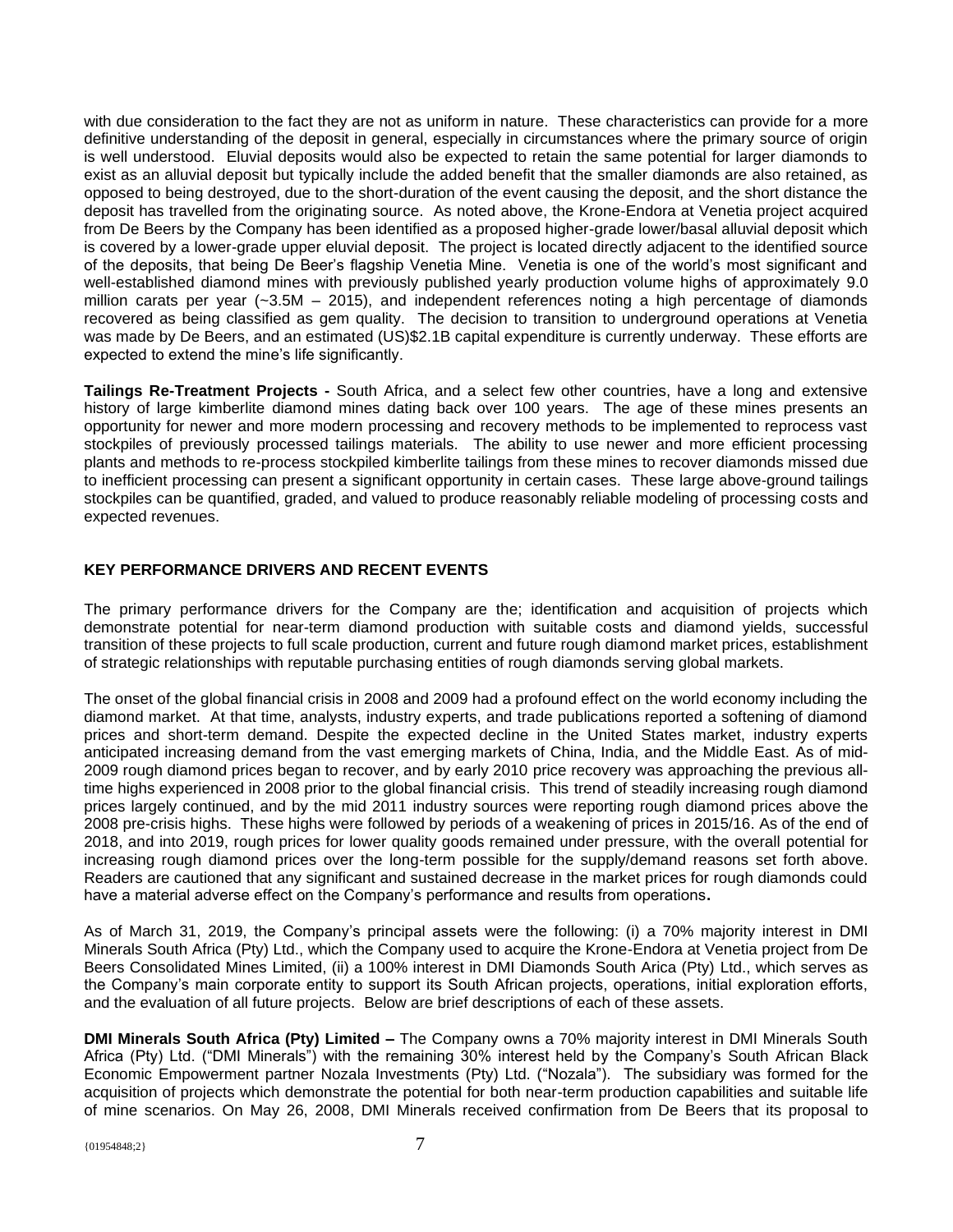acquire the Krone-Endora at Venetia project had been approved as the successful bid pending finalization of a definitive sale of assets agreement. On December 22, 2008, the parties to the transaction completed and executed a definitive sale of assets agreement, and then subsequently on March 31, 2010, executed an amended and updated version of the original sale of assets agreement. Under the terms of the original sale of assets agreement the entire area associated with the Endora 66MS property prospecting right was to be transferred, along with an agreed upon portion of the entire area of Krone 104MS property prospecting right subject to an amendment to exclude certain areas inside the current De Beers Venetia Mine fence line. Despite the delays incurred by this, after due consideration to the proposed area of the Krone 104MS property in question for exclusion, De Beers subsequently agreed to transfer the entire area of Krone 104MS without any amendment or sub-division as part of the transaction. There were no other material changes to the agreement. This amendment allowed the Company to review additional areas of interest between those areas previously identified in the Initial Technical Report and the proposed source of the deposit's origin, that being the kimberlite pipes of De Beers Venetia mine. The transaction was ultimately finalized on December 14, 2010, and on February 28, 2011 the acquisition of the Krone-Endora at Venetia project was closed.

Following the closing of the Krone-Endora at Venetia project acquisition, on March 23, 2011, the Company in conjunction with its subsidiary DMI Minerals entered into a long-term strategic alliance and \$5.5M financing agreement with subsidiaries of New York based Tiffany & Co. Under the terms of the strategic agreement, Tiffany & Co. secured a first right of refusal to purchase up to 100% of the future production of rough diamonds from Krone-Endora at Venetia at fair market value prices to be negotiated and adjusted from time to time to reflect current market conditions. As part of the agreement, DMI Minerals retained the right to freely market all specials (rough diamonds 10.8 carats or larger in size), as well as all other diamond production not selected for purchase by Tiffany & Co. under the terms of their first right of refusal. To expedite the further advancement of the project, Tiffany and Co. Canada provided the Company with a second financing of \$4M on November 16, 2012.

The development of extensive infrastructure began at the project in April of 2011, along with preparations for the start of an extended drilling program, a planned bulk sampling program, and trial mining exercises as recommended by the Initial Technical Report. The completion of extended drilling on 558 targets and the recommended programs undertaken were designed to be a continuation of the work previously completed by De Beers and aimed at:

- assisting the Company in its determination of the location and construction of infrastructure for the project.
- assisting the Company in its determination of how best to proceed with the further evaluation of areas of the project previously explored.
- assisting the Company in identifying additional areas of interest not yet accounted for in the Initial Technical Report for future exploration.
- allow the Company to establish a current diamond price estimate for the project.
- advance the recommended work programs to support the filing of an Updated Independent Technical Report (filed on April 28, 2015).
- support the Company's bulk sampling and trial mining exercises.
- support the application and issuance of a Mining Right from the South African Department of Mineral Resources (granted on September 11, 2014).
- support the issuance of a Water Use License from the South African Department of Water Affairs (granted on April 11, 2016).

Collectively, efforts are aimed at allowing the Company to collect data and aid it in arriving at initial production decisions for the project.

Extensive infrastructure development including the design, development, and construction of two large modular processing plants have been completed to support the long-term development of the project.

Efforts to date have included:

the clearing of 60km of temporary access roads to support the extended drilling program and the establishment of required infrastructure.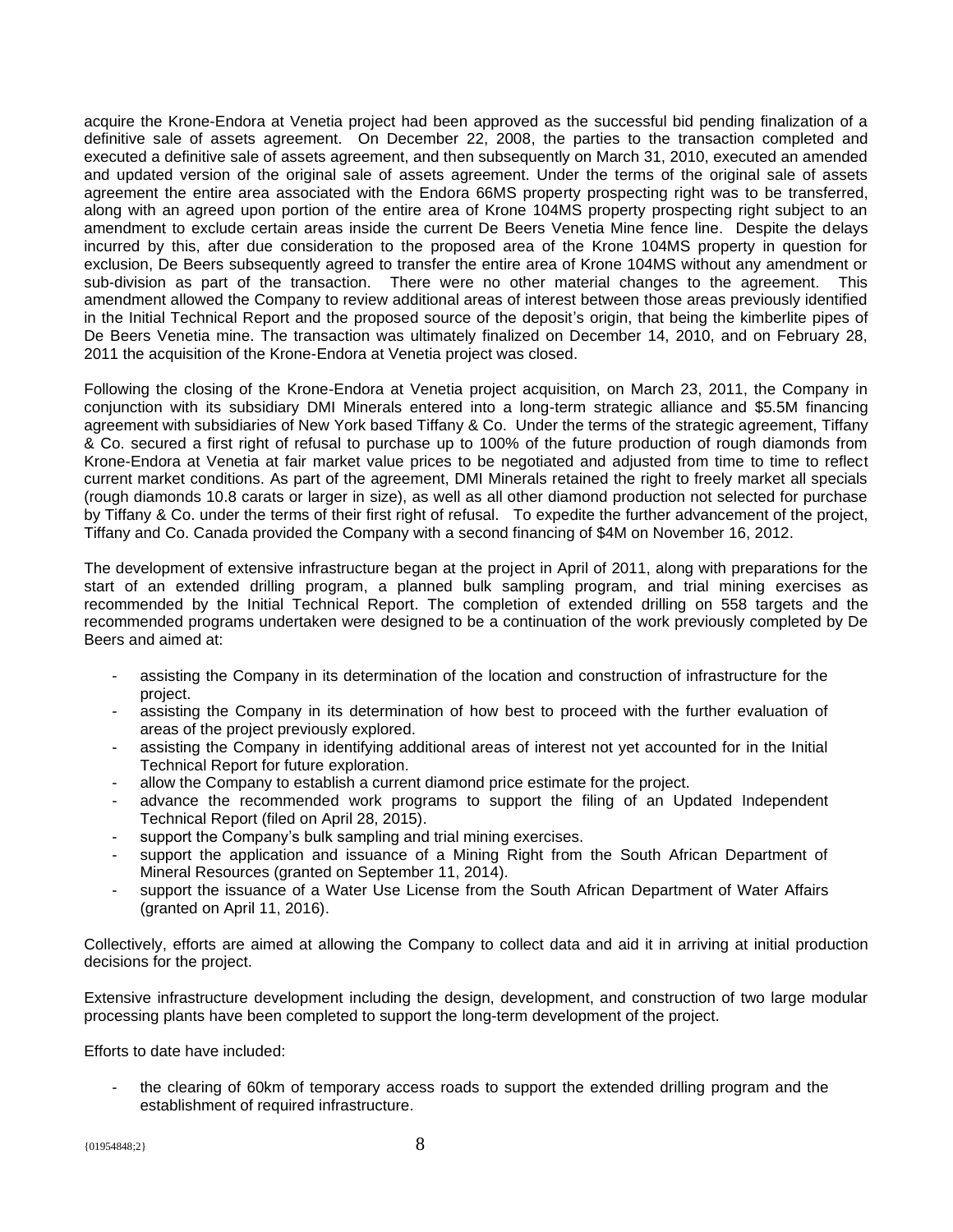- the identification of areas to be potentially targeted for additional bulk sampling and trial mining exercises, and the location for the construction of the project's plant sites.
- the removal of +/-4,000 truckloads of material for the establishment of a quarry in the area selected for future trial mining exercises.
- the clearing of  $\sim$  2 hectares for the construction of the plant site, the construction of fresh water and settling dams, the completion of civil engineering work, and the construction of a 5m raised wall around the plant site.
- the construction of  $\sim$  20km primary access roads and bridges to support the long-term needs of the project.
- the installation of ~5km of high strength electrical security fencing, automated security gates, and security checkpoint facilities.
- extensive concrete work and infrastructure for the main treatment/processing plant, operational offices, and workshops.
- the installation of seven water pipelines totaling  $\sim$  20km in length.
- the installation of a  $\sim$ 13km main power-line and backup diesel generators.
- design, development, installation and testing of the project's deposit specific in-field dry-screening and main treatment plants to support the stated objectives and continued advancement of the project

Due to the nature of the deposit, and specifically its high percentage of sand content, extensive consideration has been required and implemented in the development of the dry-screening and main treatment plants. A separate in-field dry-screening plant located near the quarry was developed to achieve the goal of dry-screening out fine materials to reduce operating costs, and to provide the additional benefit of reducing overall water consumption at the main treatment plant. The Company's dry screening plant includes a large modular in-field dry-screening system. The infrastructure includes a rotary trommel, Dabmar Bivitec dry-screening and resonance screening technology, extensive conveyor structures, collection bins, and other supporting infrastructure designed to screen non-diamond bearing material prior to the delivery for final processing at the main treatment plant. Over the past few years, the expansion of quarrying and dry-screening operations has been undertaken to provide for even greater efficiencies, volumes, and the further increase in the targeted removal of fines material from 45% to 60% of fines material removed through the dry-screening process. The main treatment plant has also undergone significant expansion and refinement with the addition of a specific large diamond recovery circuit, expanded x-ray flow sort technology and final recovery facilities.

In fiscal 2018, the testing and commissioning of these expanded quarrying and dry-screening operations indicated enhancement initiatives provided an increase in overall dry-screening capacities and operational efficiencies. However, the Company experienced problems in the recovery of waste water from the project's settling dams due to the increased volume of fines being liberated at the main treatment plant, when operating at high volume. This negatively impacted operations overall and the incidental recovery of diamonds during the fiscal year and into the first fiscal quarter of 2019, as operations and processing were periodically slowed or halted completely to reduce volumes of material being pumped into the project's rehabilitation/settling dams. Extensive testing of both the project's water and deposit material were completed. Based on the recommendations of Company consultants and industry experts, the Company elected to implement further refinements to the project's dry-screening plant to enhance the liberation and the removal of fines through added crushing and screening. Preparations for the installation of a paste thickener at the main treatment plant are underway to allow the Company to remove a majority of the remaining fines. Following the closing of the first tranche of a financing in June 2018, the first fiscal quarter of 2019, the Company finalized the above-noted enhancements to the project's dry-screening plant which enabled the resumption of processing of material in limited volumes to test the effectiveness of these initial refinements. The success of these refinements have enabled the Company to reduce both the size and capital expense associated with the previously recommended paste thickening infrastructure at the main treatment plant. Efforts on the finalization of this item continue to be advanced, after which, the Company plans to increase processing volumes at the project. All efforts underway are designed to support the further advancement of the project and the recommendations of the Updated Technical Report and aid the Company in arriving at initial production decisions for the project.

The Company has placed significant focus and emphasis on the successful closing, financing, and advancement of the Krone-Endora at Venetia project over a period of several years and currently views this project as its most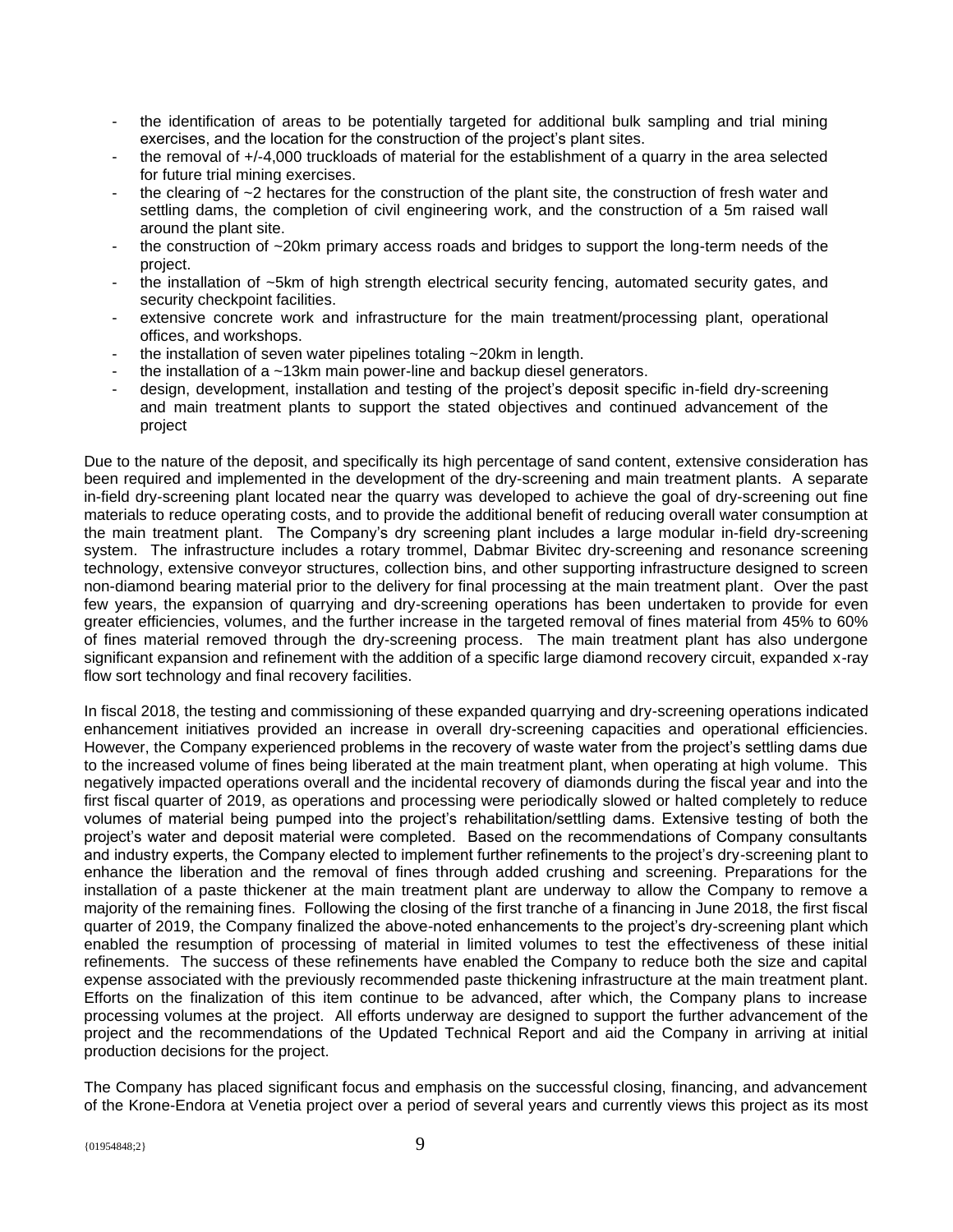significant business opportunity in the short-term. Building upon the success of the Krone-Endora acquisition, the related Tiffany & Co. strategic alliance and financing, and the further leveraging of management's experience, the Company also continues the process of identifying and evaluating other diamond mining opportunities with a view towards new acquisitions, development, and production opportunities.

**DMI Diamonds South Africa (Pty) Limited ("DMI Diamonds") –** Is the Company's 100% owned South African subsidiary which is used as the Company's main corporate entity to support its South African projects and operations. As part of the Company's ongoing efforts to identify, acquire, and develop production-based projects, DMI Diamonds continuously evaluates and provides production support and equipment to various potential and ongoing projects within South Africa.

#### **MANAGEMENT AND CAPABILITIES**

There were no new appointments to the Company's management during the year ended March 31, 2019, and no changes to the Board of Directors. Mr. Dean H. Taylor remains a Director and the Company's President and Chief Executive Officer. The Company's Board of Directors consist of the Company's CEO, Mr. Dean Taylor (Chairman), the Company's CFO, Mr. Darren Vucurevich, world renowned kimberlite expert and professor Dr. Stephen E. Haggerty, and corporate executive Mr. Sheldon Nelson.

The Company has developed extensive relationships with several industry leaders and employs the services of many of the same professional consulting firms which support the ongoing projects of large mining companies worldwide. These relationships assist the Company in its ability to successfully and cost effectively evaluate, plan, and execute on potential projects. The Company has ongoing access to an established operational team of well-trained service providers and suppliers in South Africa.

#### *SOUTH AFRICAN MINING CHARTER – BLACK ECONOMIC EMPOWERMENT (BEE)*

In October 2002, with the support of all mining houses and labor unions concerned, the Broad-Based Socio-Economic Empowerment ("BEE") Charter was introduced by South African Cabinet. This Charter called for certain ownership and management goals in the mining industry for the benefit of historically disadvantaged South Africans within five years. These objectives have been set with the goal of providing equitable access to the nation's vast mineral resources for all South Africans. Many of these historically disadvantaged people are wellqualified, skilled workers already in the field and provide a wealth of opportunity for junior companies such as Diamcor. The advent of a new democratic constitution in South Africa has resulted in significant changes and restructuring of what was once referred to as the "big six" mining houses which traditionally controlled mining production and mineral rights within the region. New legislation has seen the phasing out of this past oligarchy and a shift of focus towards the government accommodating small mining companies and creating various opportunities for junior operations to prosper and grow when affiliated with successful Black Empowerment Partners.

On March 5, 2008, the Company announced a formal joint venture partnership with well-established South African BEE group Nozala. This partnership is currently reflected in the Diamcor South African subsidiary, DMI Minerals, which was formed to pursue diamond mining projects with near-term production potential within South Africa which fit within the Company's stated focus and strategy. Under the terms of the joint venture, which exceed the stated requirements of the BEE charter in South Africa, Diamcor retained a 70% direct ownership in the DMI Minerals subsidiary, with Nozala acquiring a 30% direct shareholder ownership interest. Operationally, expenses charged to the development of any projects held by the entity, and the profits generated, will be similarly proportional. The Company considers this joint venture to be a significant achievement because not only is Nozala a respected and established BEE group representing the interests of some estimated 500,000 rural women shareholders, but it is also a well-respected corporate entity in the South African business community. These attributes have the potential to enhance the Company's ability to achieve its stated growth objectives of securing additional projects within South Africa in a corporately responsible way.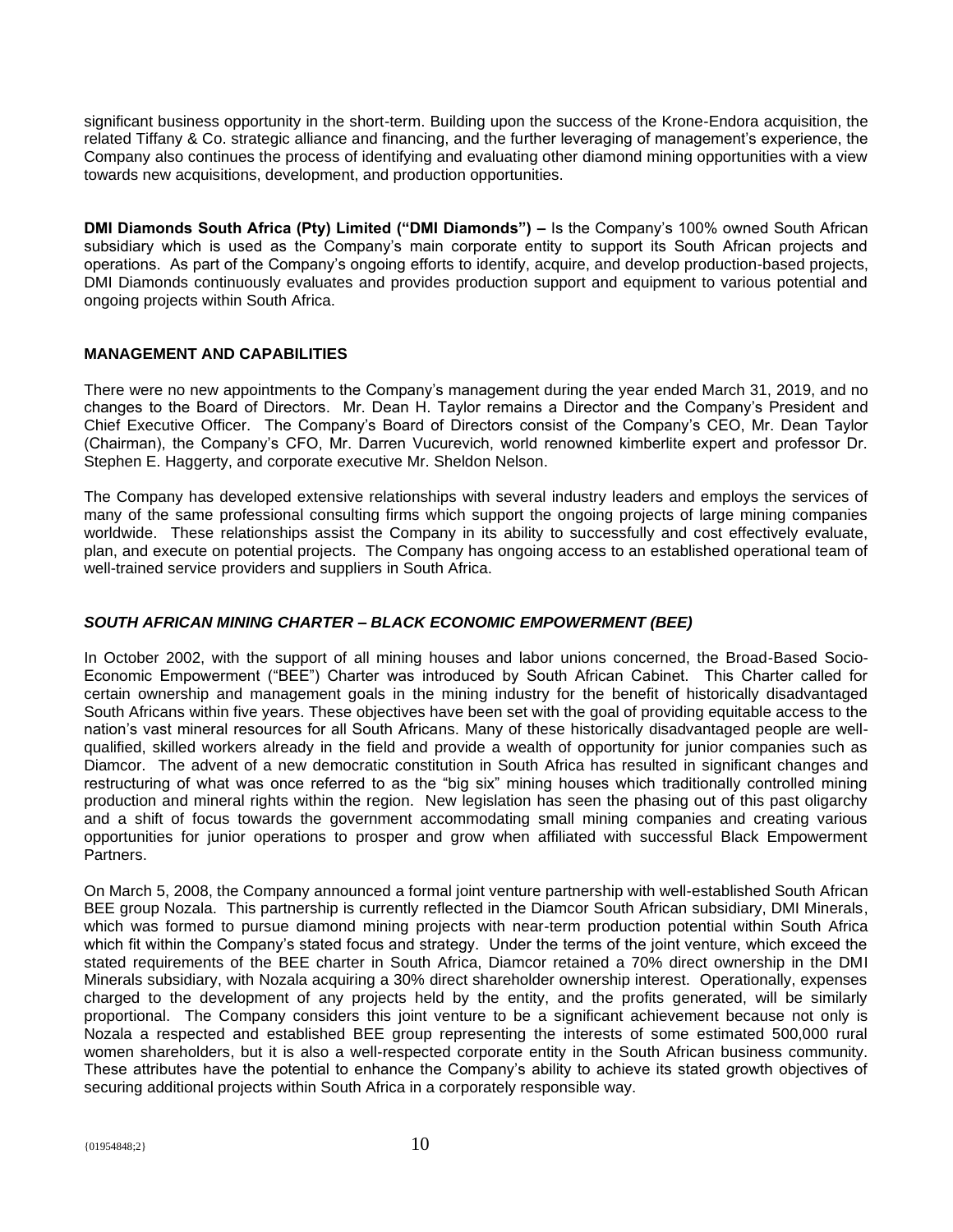The Company has gained considerable insight into the workings of the new BEE Charter, as well as the government expectations and requirements, through its previous operational history. The Company believes that well-organized BEE groups can provide value to the Company through their investment, professional affiliations, corporate knowledge, the management of BEE objectives and the assurance that a meaningful broad-based benefit is achieved by their involvement. The Company has chosen to align itself only with groups which demonstrate a proven track record and ability to achieve these government mandated objectives, which in turn will enhance the Company's ability to achieve its growth objectives by participating in the higher profile acquisitions where Corporate Social Responsibility (CSR) objectives are of paramount importance.

#### **SELECTED QUARTERLY FINANCIAL INFORMATION**

The quarterly financial results are presented in IFRS, and all figures include the results of operations in South Africa.

| March 31, 2019 Fiscal Year                   |                                         |                                           |                                             |                                       |  |  |  |
|----------------------------------------------|-----------------------------------------|-------------------------------------------|---------------------------------------------|---------------------------------------|--|--|--|
|                                              | <b>Fourth Quarter</b><br>March 31, 2019 | <b>Third Quarter</b><br>December 31, 2018 | <b>Second Quarter</b><br>September 30, 2018 | <b>First Quarter</b><br>June 30, 2018 |  |  |  |
| Gross Revenue                                | \$<br>1,031,037                         | \$<br>1,847,403                           | \$<br>1,041,470                             | \$<br>193,606                         |  |  |  |
| <b>Total Expenses</b>                        | 2,187,466                               | 2,723,051                                 | 1,470,758                                   | 1,684,759                             |  |  |  |
| Net (Loss) for Period                        | (1,094,889)                             | (861, 883)                                | (417, 368)                                  | (1,479,140)                           |  |  |  |
| Net (Loss) per Share (Basic)                 | (0.01)                                  | (0.01)                                    | (0.01)                                      | (0.02)                                |  |  |  |
| Cash Flow (Used in)<br>Operations            | (624, 922)                              | (607, 440)                                | (745, 019)                                  | (1,033,275)                           |  |  |  |
| Cash and Cash Equivalents<br>(End of Period) | 139,080                                 | 229,258                                   | 569,466                                     | 442,076                               |  |  |  |
| Assets                                       | 8,702,487                               | 9,547,857                                 | 9,660,571                                   | 9,314,024                             |  |  |  |
| <b>Dividends</b>                             | Nil                                     | Nil                                       | Nil                                         | Nil                                   |  |  |  |

| March 31, 2018 Fiscal Year                   |                                         |                                           |                                      |                                       |  |  |  |
|----------------------------------------------|-----------------------------------------|-------------------------------------------|--------------------------------------|---------------------------------------|--|--|--|
|                                              | <b>Fourth Quarter</b><br>March 31, 2018 | <b>Third Quarter</b><br>December 31, 2017 | Second Quarter<br>September 30, 2017 | <b>First Quarter</b><br>June 30, 2017 |  |  |  |
| Gross Revenue                                | \$<br>769,961                           | \$<br>1,051,639                           | \$<br>1,650,994                      | \$<br>2,476,234                       |  |  |  |
| <b>Total Expenses</b>                        | 2,406,706                               | 2,162,954                                 | 2,660,800                            | 3,133,043                             |  |  |  |
| Net (Loss) for Period                        | (1,223,303)                             | (1,097,412)                               | (998, 780)                           | (652, 102)                            |  |  |  |
| Net (Loss) per Share (Basic)                 | (0.01)                                  | (0.02)                                    | (0.02)                               | (0.01)                                |  |  |  |
| Cash Flow (Used in)<br>Operations            | (446, 036)                              | (835, 870)                                | (61, 901)                            | (597, 300)                            |  |  |  |
| Cash and Cash Equivalents<br>(End of Period) | 520,312                                 | 383,298                                   | 656,478                              | 1,549,157                             |  |  |  |
| Assets                                       | 11,382,523                              | 10,808,096                                | 11,067,970                           | 12,974,608                            |  |  |  |
| <b>Dividends</b>                             | Nil                                     | Nil                                       | Nil                                  | Nil                                   |  |  |  |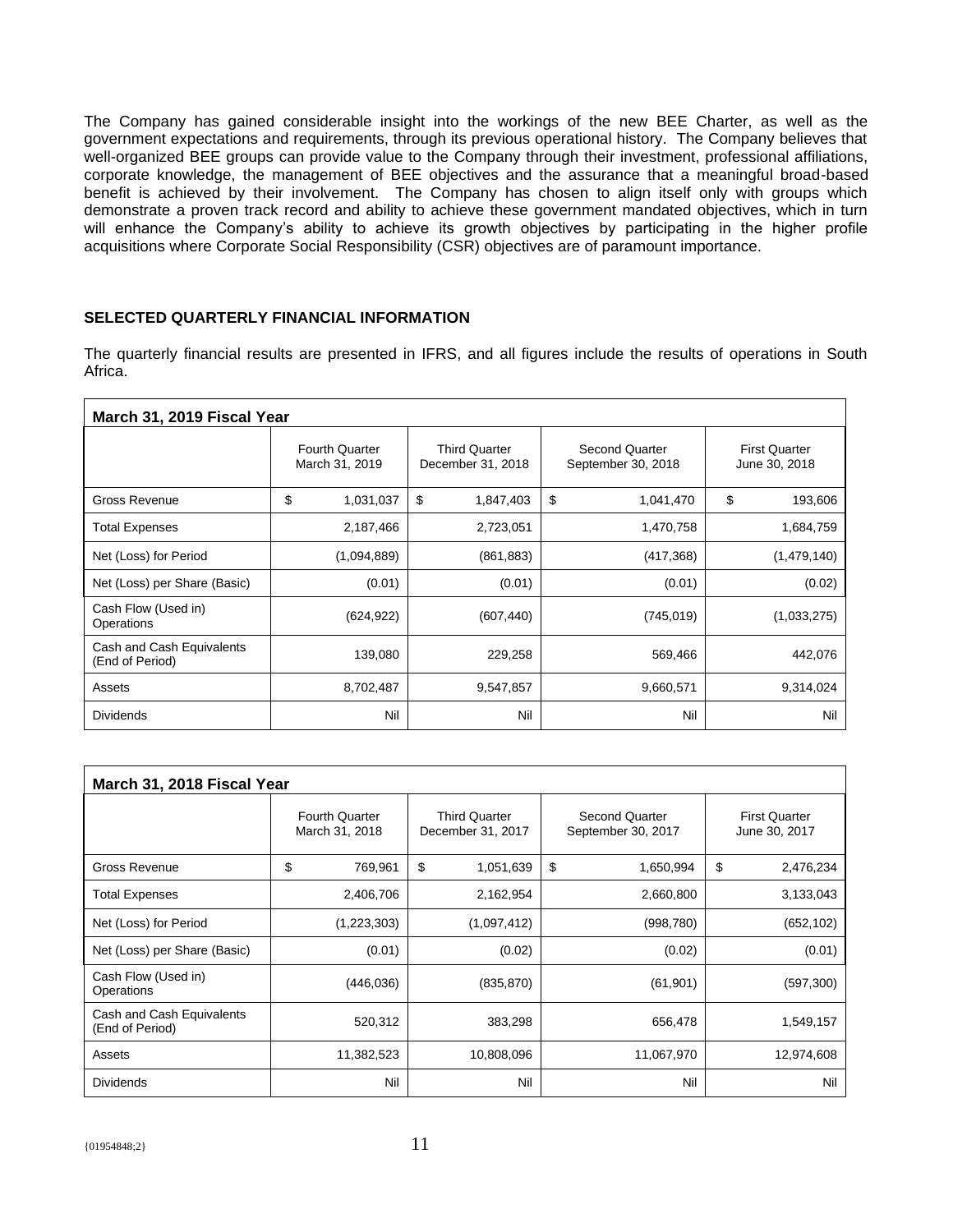| March 31, 2017 Fiscal Year                   |                                         |                                           |                                      |                                       |  |  |  |
|----------------------------------------------|-----------------------------------------|-------------------------------------------|--------------------------------------|---------------------------------------|--|--|--|
|                                              | <b>Fourth Quarter</b><br>March 31, 2017 | <b>Third Quarter</b><br>December 31, 2016 | Second Quarter<br>September 30, 2016 | <b>First Quarter</b><br>June 30, 2016 |  |  |  |
| Gross Revenue                                | \$<br>386,629                           | \$<br>1,601,983                           | \$<br>1,543,063                      | \$<br>2,396,750                       |  |  |  |
| <b>Total Expenses</b>                        | 844,658                                 | 2,702,660                                 | 2,454,988                            | 2,365,805                             |  |  |  |
| Net (Loss) for Period                        | (816, 456)                              | (1,088,392)                               | (899, 924)                           | 38,700                                |  |  |  |
| Net (Loss) per Share (Basic)                 | (0.01)                                  | (0.01)                                    | (0.01)                               | (0.00)                                |  |  |  |
| Cash Flow (Used in)<br>Operations            | 70,508                                  | 678,270                                   | (284, 942)                           | (378, 570)                            |  |  |  |
| Cash and Cash Equivalents<br>(End of Period) | 264,937                                 | 1,365,770                                 | 5,420,236                            | 782,592                               |  |  |  |
| Assets                                       | 11,882,433                              | 8,621,635                                 | 12,992,032                           | 8,769,832                             |  |  |  |
| <b>Dividends</b>                             | Nil                                     | Nil                                       | Nil                                  | Nil                                   |  |  |  |

During the year ended March 31, 2019, the Group (as defined below) continued to advance the Krone-Endora at Venetia project to aid the Company in arriving at initial production decisions.

#### **ANNUAL RESULTS ANALYSIS**

As of March 31, 2019, the Company held assets of \$8,702,487 which included cash and cash equivalents of \$139,080, accounts receivable of \$200,617 from the sale of rough diamonds, value added tax, and other receivables. diamond inventory of \$615,929, and prepaid expenses of \$31,592. The Company held restricted cash of \$723,708 associated with a guarantee for certain rehabilitation obligations and electrical guarantees. The net book value of property, plant and equipment assets was \$6,991,561.

As of March 31, 2019, the Company's total liabilities were \$7,778,058. Accounts payable related to facility expansion and upgrades underway at Krone-Endora, trade, tax, accrued salaries and benefits payable were \$1,127,382. The current portion of debt from the Tiffany & Co. convertible debenture and payments due in the next 12 months is \$4,058,456. The Company had an estimated deferred tax liability of \$458,419. The decommissioning liability associated with the Krone-Endora at Venetia project is \$479,560, and \$1,654,241 was recorded as due to the Company's BEE partner in conjunction with loan amounts, which have no set terms of repayment and are being used by DMI Minerals South Africa (Pty) Ltd.

The Company operates in one market segment for the mining and sale of rough diamonds to the world market. The Company's financial instruments consist of cash and cash equivalents, restricted cash, receivables and accounts payables and accrued liabilities. Unless otherwise noted, management believes the Company is not exposed to any significant interest, currency or credit risks arising from these instruments. The Company's financial statements are consolidated and shown in Canadian dollars as required and conversions from foreign exchange are noted. A majority of the Company's operational facilities are situated in South Africa and the Company follows standard South African policy with respect to both the investment and removal of funds into projects and operations within South Africa.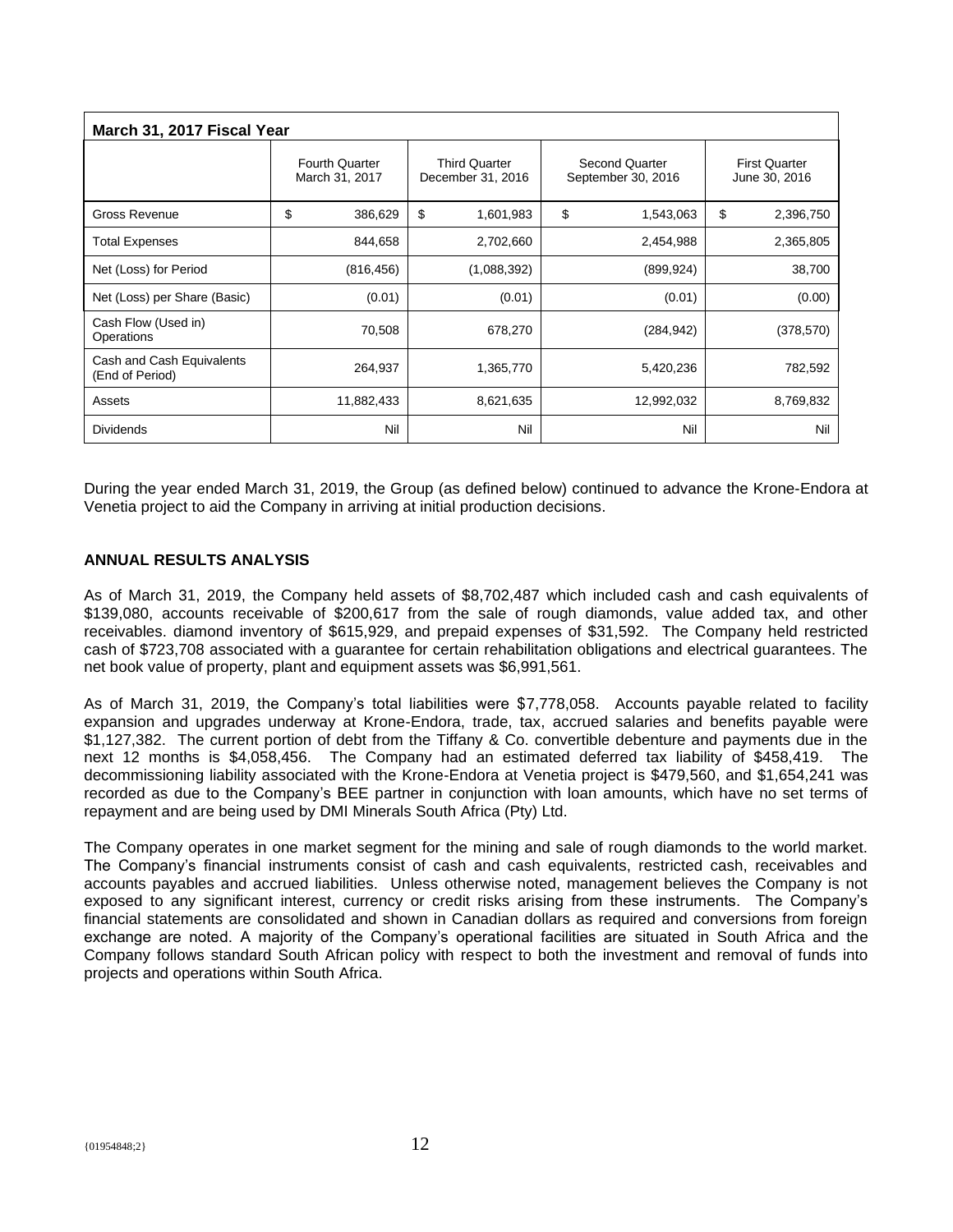#### *Revenue*

The Company reports revenue of \$4,113,516 (US \$3,032,187), a decrease when compared to revenues of \$5,948,828 (US \$4,600,918) realized during the prior fiscal year. The decrease in sales during the current fiscal year, when compared to the previous, was the result of reduced processing volumes associated with contract equipment reliability and additional work which was completed to refine the project's processing facilities during the current fiscal year. The Company believes these items have now been addressed to allow for planned increases in processing volumes to be achieved moving forward. The Company realized a price per carat of (US) \$225, an increase as compared to an average price per carat of (US) \$194 in the same period in 2018. The average dollar per carat during the current period was in line with Company targets, with the increase in average dollar per carat somewhat attributable to an increase in the number of larger gem quality rough diamonds recovered in the period, which continues to demonstrate the potential of the deposit with regard to the quality, overall size frequency distribution, and the recoveries of larger diamonds in the 10.8 carat plus "special" category. The recovery of all rough diamonds to date, were incidental to the ongoing commissioning and testing and trial mining exercises being performed by the Company.

The Company realized \$66,044 from interest and other income and a loss of \$4,200 for foreign exchange, as compared to realizing \$54,254 from interest and other income, and a loss of \$6,765 for foreign exchange for the same period during the prior fiscal year. The Company anticipates it will realize additional revenues from the incidental recoveries and the sale of rough diamonds after March 31, 2019.

#### *Cost of Sales or Operating Expenses*

Operating expenses are comprised primarily of labor, management, contracted labor and equipment, utilities, fuel, and other expenses incurred at the project. The most significant of these operating expenses remains heavy equipment and diesel fuel costs associated with the trial mining operations, followed by plant maintenance and consumables, wages and expenses related to mine management and employees, and consulting fees for the ongoing advancement, compliance, and reporting requirements at the project. The Company realized operating expenses of \$4,501,907 in fiscal 2019, a decrease when compared to \$6,748,857 for the same period in the prior fiscal year, which was somewhat attributable to the reduced processing volumes associated with contractor equipment reliability, and the accounting treatment of various items as outlined in the consolidated financials.

#### *General and Administrative Expenses*

Total general and administrative expenses were \$3,564,127, a slight decrease when compared to \$3,614,646 incurred during the same period in fiscal 2018. Accretion and depreciation expenses decreased to \$1,148,982 from \$1,372,233. Consulting fees were relatively unchanged at \$198,500 from \$197,875, as were insurance costs of \$78,987 from \$77,057. Interest and bank charges decreased to \$563,242 from \$573,838, which are mainly attributable to the remaining portion of the Tiffany & Co. debt. Office expenses increased to \$166,839 from \$135,784 due to the addition of facilities in South Africa to support expanding operations, while professional fees were increased to \$248,297 as compared to \$216,322. Investor relations expenses increased to \$348,545 when compared to \$135,512 realized during the prior fiscal year, however a significant portion of these costs were associated with marketing programs which the Company elected to delay proceeding with until the fall of 2019. Salaries and wages decreased to \$556,807 from \$610,203. Expenses for transfer agent and regulatory fees decreased to \$59,356 from \$62,098. Travel expenses decreased to \$194,572 as compared to \$233,724 in the prior fiscal year.

 General and administrative expenses were primarily incurred by the Company in support of the further advancement of the Krone-Endora at Venetia project's recommended work programs, the Company's continued advancement of the plant commissioning and testing exercises, updates, and expansions, the Company's preparations for its planned move to bulk sampling and trial mining exercises, as well as the Company's planned move to 24/7 operations in conjunction with the granting of the required permitting and Mining Right by the South African Department of Mineral Resources. The Company remains committed to managing its resources carefully and conserving cash.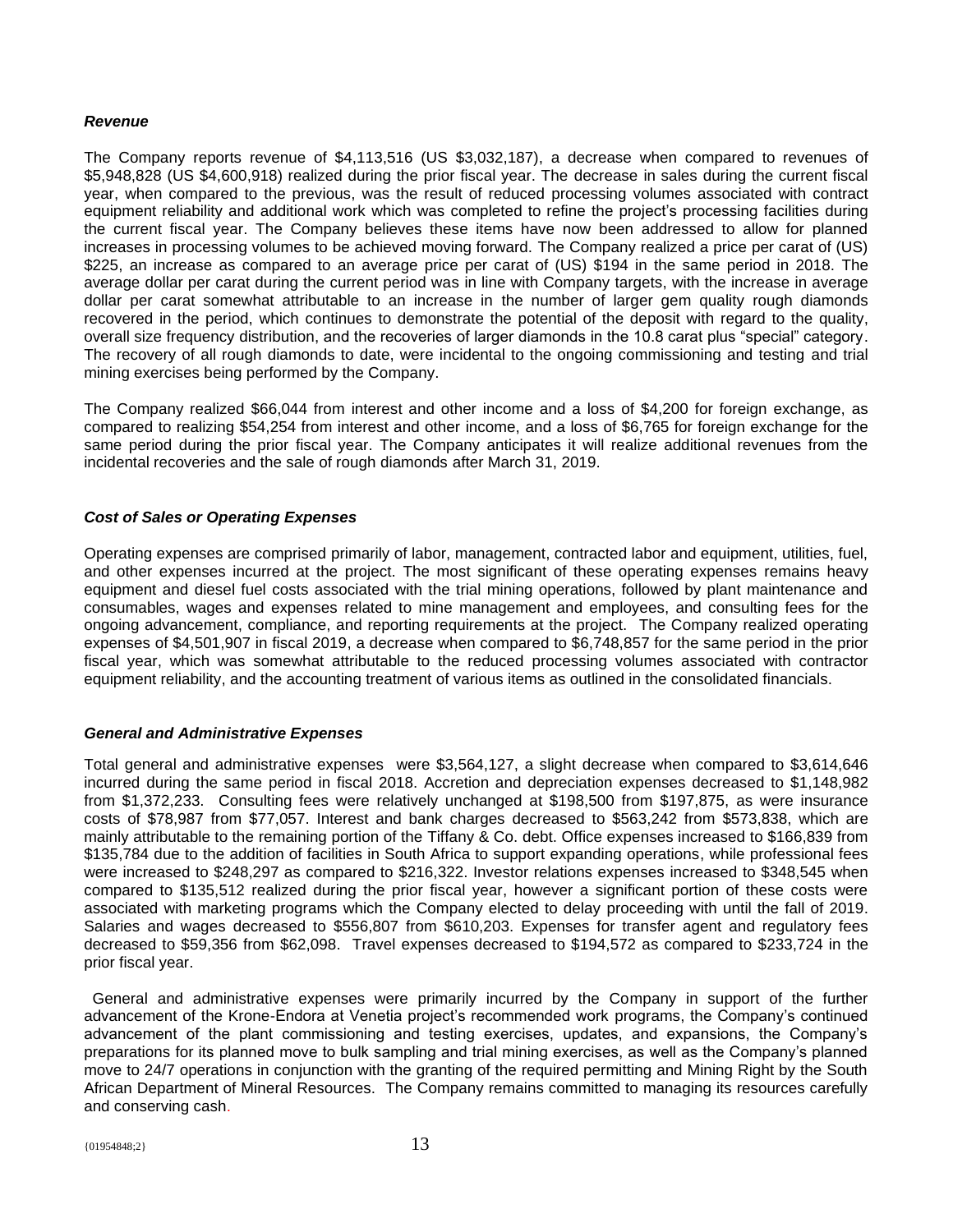#### *Net Earnings*

The Company generated income of \$4,113,516 net of commissions and fees from the recovery and sale of rough diamonds incidental to the ongoing commissioning and testing of facilities during the year ending March 31, 2019. The Company incurred \$4,501,907 in operating expenses and realized a net loss from operating activities of \$388,391. The Company incurred \$3,564,127 in general and administrative expenses, earned \$66,044 in interest and other income, realized a loss of \$4,200 for foreign exchange, which resulted in a net loss before tax of \$3,890,674 for the year ended March 31, 2019, as compared to a net loss of \$4,367,607 for the same period in the prior fiscal year. The Company recorded a foreign currency translation exchange loss of \$1,074,518 compared to a gain of \$572,057 for the same period in the prior fiscal year.

The following table provides a summary of the Company's financial operations:

|                                              |      | For the year ended March 31, |  |                  |  |             |  |
|----------------------------------------------|------|------------------------------|--|------------------|--|-------------|--|
|                                              | 2019 |                              |  | 2018             |  | 2017        |  |
| <b>Total Revenue</b>                         |      | 4,113,516 \$                 |  | 5,948,828 \$     |  | 5,928,425   |  |
| Net Income (Loss) Before Tax                 |      | $(3,890,674)$ \$             |  | $(4,367,607)$ \$ |  | (2,458,112) |  |
| Basic and Diluted Earnings (Loss) Per Common |      |                              |  |                  |  |             |  |
| Share                                        |      | $(0.04)$ \$                  |  | $(0.06)$ \$      |  | (0.02)      |  |
| <b>Total Assets</b>                          |      | 8,702,487 \$                 |  | 11,382,523 \$    |  | 11,882,433  |  |
| <b>Total Long-Term Liabilities</b>           |      | 2,592,220 \$                 |  | 3,099,289 \$     |  | 4,447,582   |  |
| Cash Dividend                                |      | Nil \$                       |  | Nil \$           |  | Nil         |  |

### **LIQUIDITY AND CAPITAL RESOURCES**

The Company recorded a net loss of \$3,853,280 in the year ended March 31, 2019 as compared to a net loss of \$4,571,597 for the year ended March 31, 2018. The Company recorded negative cash flow from operating activities of \$3,010,659 compared to negative cash flow from operating activities of \$1,741,221 for the same period last year. As of March 31, 2019, the Company had an accumulated deficit of \$35,225,722.

*Cash Position.* As at March 31, 2019, the Company had cash and cash equivalents of \$139,080 (\$520,312 March 31, 2018), rough diamond inventory of \$615,929 (\$196,096 March 31, 2018), accounts receivable of \$200,617 (\$604,419 March 31, 2018), and prepaid expenses of \$31,592 (\$31,685 March 31, 2018). The Company believes it has adequate cash, or the potential to access additional capital if required, for the continued development, commissioning, bulk sampling, and advancement of the recommended work programs, and the potential to generate future revenues from the incidental recovery and sale of rough diamonds from the combined efforts underway at the project.

A portion of the cash on hand and available for use by the Company at March 31, 2019 was held in its foreign bank accounts in South Africa and is being used for the continued advancement of the Krone-Endora at Venetia project and for general corporate purposes. The Company also follows certain procedures to aid in the recovery and re-investment of funds from its projects and inter-corporate shareholder loans.

*Financing Activities.* Recent financings by the Company were designed to support the Company's strategy of leveraging its well-established operational history to identify, acquire, and develop assets which demonstrate the potential for the near-term sustained production of rough diamonds while minimizing shareholder dilution.

On March 23, 2011, shortly after the closing of the acquisition of Krone-Endora at Venetia project from De Beers, the Company entered into a long-term strategic alliance with Tiffany & Co. to expedite the advancement of the project. Tiffany & Co., through its Canadian subsidiary, provided the Company with \$5,500,000 in financing, which included a \$3,500,000 Term Loan and a \$2,000,000 Convertible Debenture. The Term Loan had a 5-year term and a fixed rate of interest of 7% per annum. The loan was non-amortizing for a 24-month period and no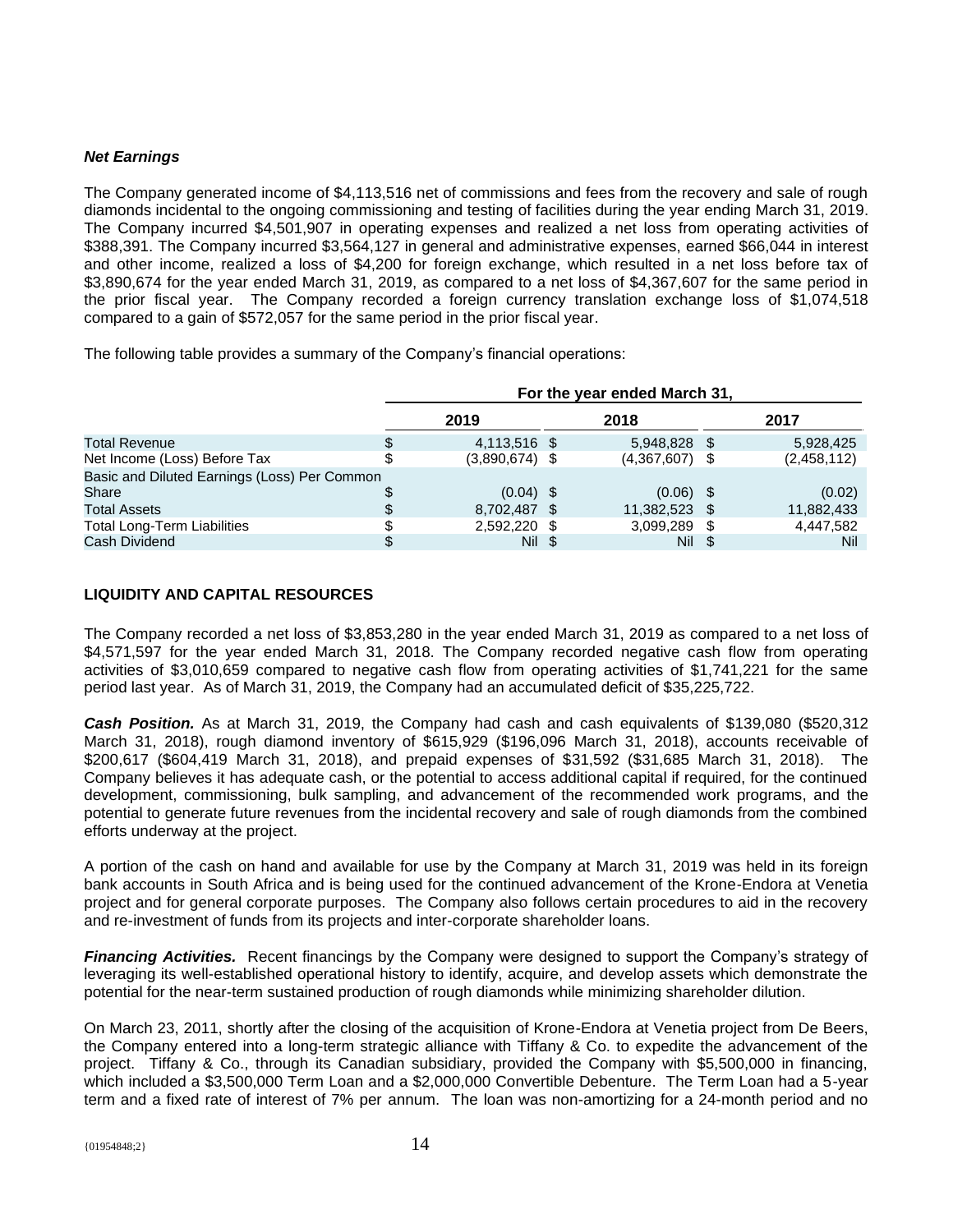interest or principal was due until after this 24-month period, at which time interest and principal would be payable monthly in accordance with a 36-month amortization schedule. The Company retained the right to repay the Term Loan and any accrued and unpaid interest due at any time without notice or penalty. The Convertible Debenture had a term of 5 years and a fixed rate of interest of 7% per annum. Like the Term Loan, interest accrued but was not payable for the 24-month period from the date of issuance, after which time interest would become due and payable monthly. On April 8<sup>th</sup>, 2013, the Company announced that it had exercised its right to convert the principal and accrued interest into Company common shares. A total of \$2,295,920 inclusive of principal and accrued interest was converted at the stipulated price of \$0.75 per common share, resulting in the issuance of 3,061,227 Company common shares to Tiffany & Co. In April 2013, the Company commenced with repayments as per the original terms of the agreement. In December of 2014, the Company and Tiffany & Co. agreed to defer any further payments to January of 2016. At that time, a change to the interest rate associated with the facility to 9% was also agreed to by the parties. In January of 2016, the Company and Tiffany & Co. agreed to defer any further payments to July of 2016. In February 2017, the Company and Tiffany agreed to defer payments until June 2017 at which time the remaining balances associated with this loan were paid in full.

On November 16, 2012, the Company announced that it had secured an additional \$4.0M in financing from Tiffany & Co. The \$4,000,000 in financing was provided by Tiffany's subsidiary, Tiffany & Co. Canada, via a \$2,400,000 term loan and a \$1,600,000 convertible debt debenture. The Term Loan has a fixed rate of interest of 9% and secured by a promissory note which was non-amortizing until January 2015, after which time principal and interest would become payable monthly in accordance with a 36-month amortization schedule. The Company retained the right to repay the outstanding principal and any accrued and unpaid interest due under the Promissory Note at any time without notice or penalty. The Convertible Debenture had a fixed rate of interest of 9% per annum, and was non-amortizing until January 2015, following which time principal and interest would be payable monthly in accordance with a 36-month amortization schedule. The Company retained the right to repay the outstanding principal and any accrued and unpaid interest, without penalty, on not less than 30-days' notice and subject to the conversion rights contained in the Convertible Debenture. Under the conversion rights of the Convertible Debenture, Tiffany & Co. Canada may convert the principal amount of \$1,600,000, along with any accrued and unpaid interest due at that time, in whole or in part, into Class A Common Shares (the "Shares") of the Company at a conversion price of CAD \$1.60 per Share. Early in 2014, the Company and Tiffany & Co. agreed to initially defer any payments on the \$2,400,000 term loan and the \$1,600,000 convertible debenture to January 2015. In December of 2014, the Company and Tiffany & Co. agreed to further defer any payments to January of 2016, with that date subsequently revised to defer any further payments to July of 2016. In February 2017, the Company and Tiffany agreed to defer payments until June 2017 at which time the outstanding payments were paid and scheduled payments recommenced. In September 2017, the Company and Tiffany & Co. verbally agreed to a temporary deferral of payments. The Company plans to resume payments once it is able to resume testing and commissioning exercises at increased volumes.

On December 13, 2017, the Company announced its intention, subject to TSX Venture Exchange approval, to extend the expiry date of 1,566,800 share purchase warrants ("Warrants"), which were exercisable to purchase up to 1,566,800 common shares in the authorized share capital of the Company at an exercise price of \$1.25 per share, from December 30, 2017 to December 30, 2018. All other terms of the Warrants remained unchanged. The extension of the expiry date of the warrants was subject to TSX Venture Exchange approval, and the Company received the required approval on December 21, 2017. Subsequently, on December 30, 2018, the amount of 1,566,800 share purchase warrants expired unexercised and were cancelled.

The Company completed a brokered private placement financing of 5,291,545 units at a price of \$1.10 per unit on August 31, 2016 resulting in gross proceeds of \$5,820,700, with over 90% of the units being acquired by institutional investors. Each unit consisted of one common share and one-half of one common share purchase warrant with an exercise price of \$1.60 expiring August 31, 2019. In conjunction with the closing of the financing, the Company paid aggregate cash commissions and legal fees of \$327,000 to agents, which included 6% of the gross proceeds received from subscriptions introduced to the Company by the agents. In addition, the Company issued an aggregate of 297,273 non-transferable warrants to agents, representing 6% of the number of units sold to subscribers introduced to the Company by agents. In addition, as part of a non-brokered portion of the offering, the Company paid to certain finders an aggregate cash commission of \$10,230, representing 6% of the gross proceeds received from subscribers introduced to the Company by such finders, and issued an aggregate of 9,300 non-transferable warrants to such finders, representing 6% of the number of units sold to subscribers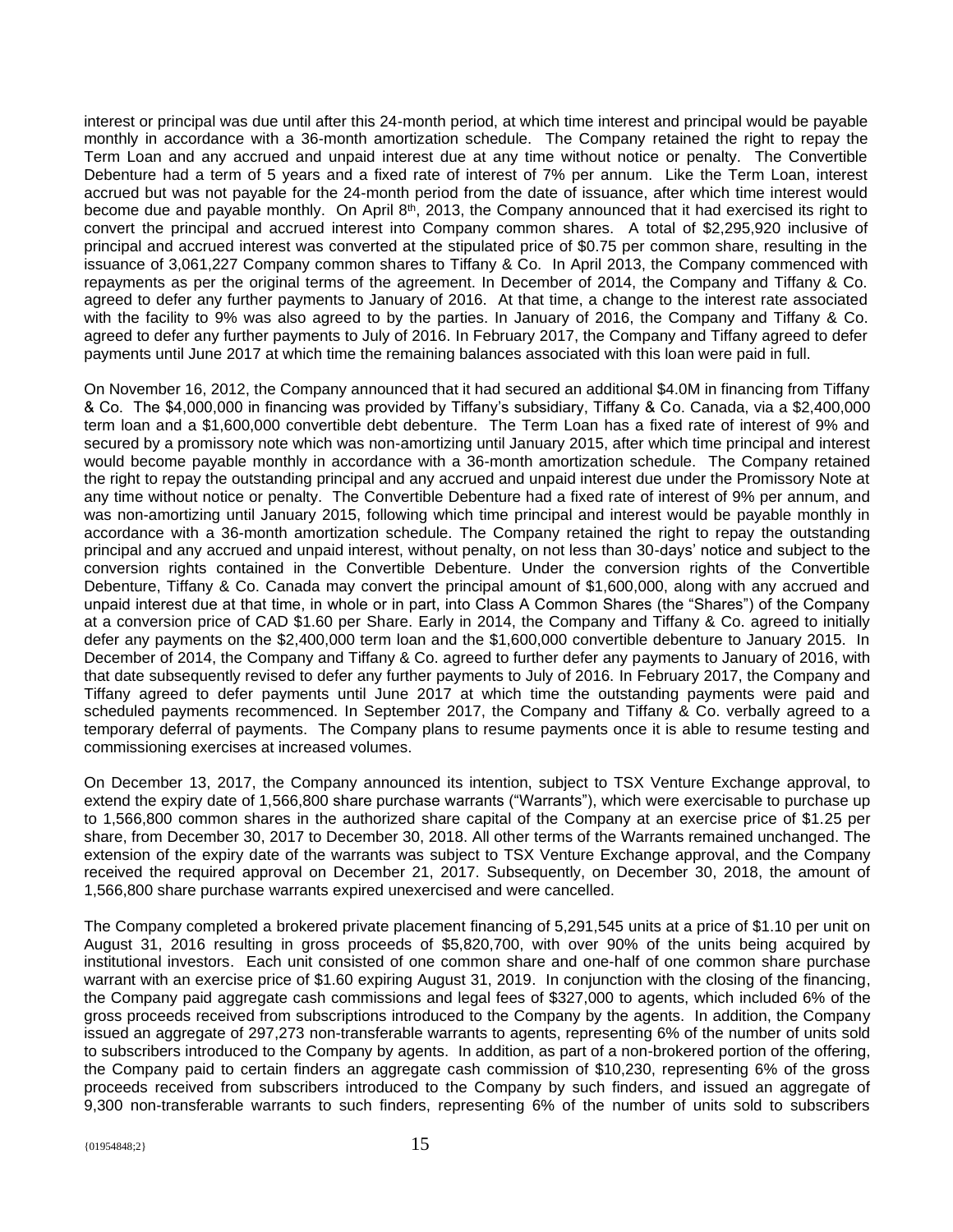introduced to the Company by such finders. All warrants issued to the agents and finders entitled the holder to purchase one share of the Company at an exercise price of \$1.60 until August 31, 2019. All shares and warrants issued were subject to a hold period ending on January 1, 2017.

The Company completed a non-brokered private placement financing of 4,956,909 units at a price of \$0.85 per unit on June 9, 2017, resulting in gross proceeds of \$4,213,373. Each unit consisted of one common share and one-half of one common share purchase warrant with each whole warrant being exercisable to purchase an additional common share at an exercise price of \$1.20, expiring June 9, 2020. In conjunction with the closing of the financing the Company paid aggregate cash commissions and legal fees of \$90,885 to agents, which represented 6% of the gross proceeds received from subscriptions introduced to the Company by the agents. In addition, the Company issued an aggregate of 106,923 non-transferable share purchase warrants to agents, representing 6% of the number of units sold to subscribers introduced to the Company by agents. Each warrant issued to the agents entitled the holder to purchase one share of the Company at an exercise price of \$1.20 until June 9, 2020. The shares and warrants issued were subject to a hold period ending on October 10, 2017.

The Company completed the first tranche of a non-brokered private placement financing of 5,715,950 units at a price of \$0.35 per unit on June 20, 2018, resulting in gross proceeds of \$2,000,583. Each unit consisted of one common share and one-half of one common share purchase warrant with each whole warrant being exercisable to purchase an additional common share at an exercise price of \$0.60, expiring June 20, 2021. In conjunction with the closing of the financing the Company paid aggregate cash commissions and finder's fees of \$1,814 to agents, which represented 6% of the gross proceeds received from subscriptions introduced to the Company by the agents. In addition, the Company issued an aggregate of 5,194 non-transferable share purchase warrants to agents, representing 6% of the number of units sold to subscribers introduced to the Company by agents. Each warrant issued to the agents entitled the holder to purchase one share of the Company at an exercise price of \$0.60 until June 20, 2021. The shares and warrants issued were subject to a hold period ending on October 21, 2018.

The Company completed the second tranche of a non-brokered private placement financing of 3,510,315 units at a price of \$0.35 per unit on August 29, 2018, resulting in gross proceeds of \$1,228,610. Each unit consisted of one common share and one-half of one common share purchase warrant with each whole warrant being exercisable to purchase an additional common share at an exercise price of \$0.60, expiring August 29, 2021. In conjunction with the closing of the financing the Company paid aggregate cash commissions and finder's fees of \$6,510 to agents, which represented 6% of the gross proceeds received from subscriptions introduced to the Company by the agents. In addition, the Company issued an aggregate of 18,600 non-transferable share purchase warrants to agents, representing 6% of the number of units sold to subscribers introduced to the Company by agents. Each warrant issued to the agents entitled the holder to purchase one share of the Company at an exercise price of \$0.60 until August 29, 2021. The shares and warrants issued were subject to a hold period ending on December 30, 2018.

As of March 31, 2019, the Company had 63,885,888 common shares issued and outstanding and has authorized capital of an unlimited number of shares.

*Working Capital.* As of March 31, 2019, the Company had negative working capital of \$4,198,620 as compared to negative working capital of \$4,299,360 at March 31, 2018. Working capital is calculated based on current assets less current liabilities.

*Future Capital Requirements.* The Company has incurred losses since its inception. However, given the Company's closing of the Krone-Endora at Venetia project acquisition, its successful recent financings, the successful advancement of the project, the continued work on the upgrades, expansion, and commissioning of the modular plants at the project, the initial sales of rough diamonds incidentally recovered from the ongoing commissioning and testing exercises, the successful granting of the required Mining Right by the South African Department of Mineral Resources, and the successful granting of a Water Use License by the South African Department of Water Affairs, the Company anticipates it has the potential ability to finance the recommended bulk sampling and large-scale trial mining operations underway which are designed to aid the Company in arriving at an initial production decision for the Krone-Endora at Venetia project. Its ability to continue as a going concern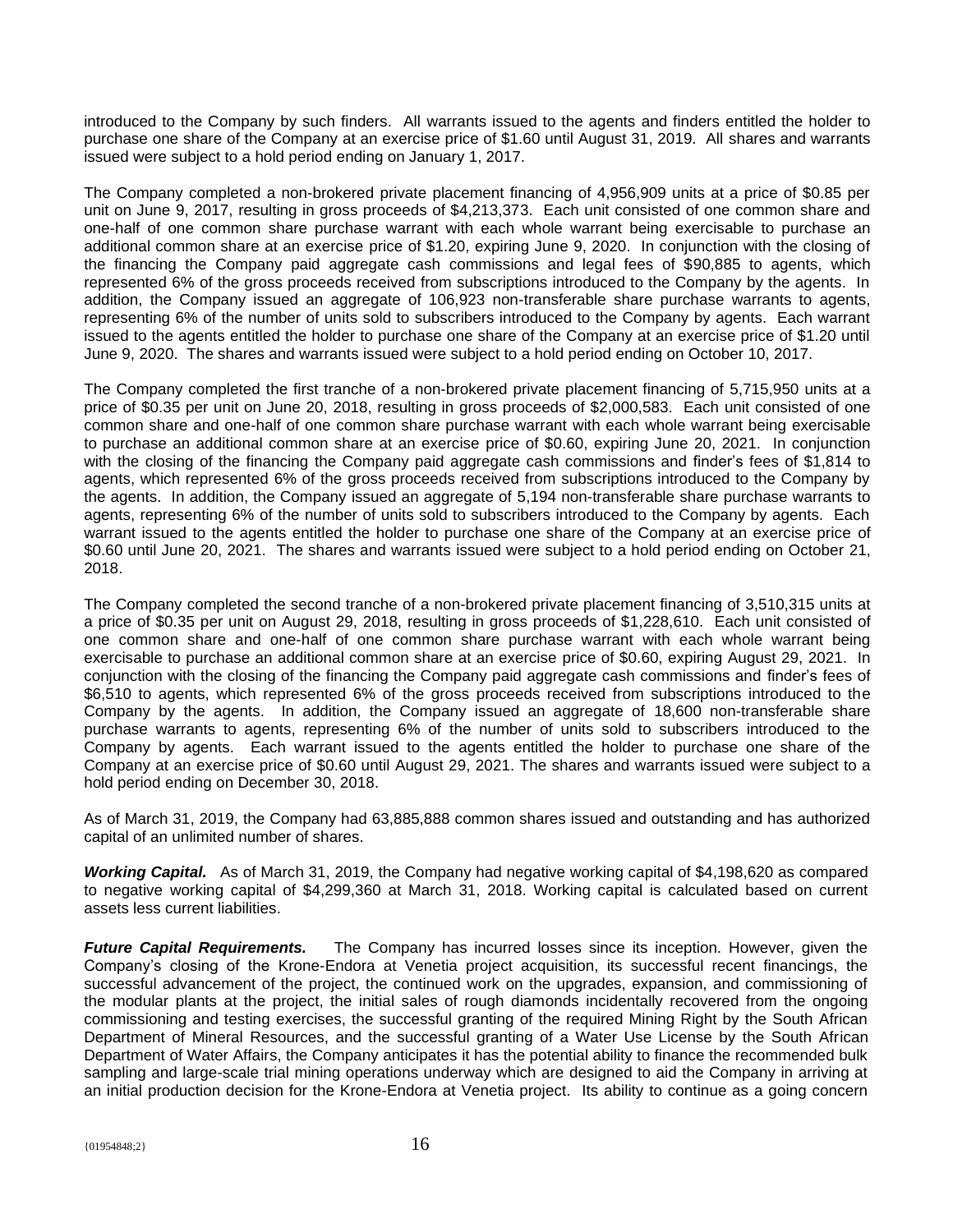will depend on the results of its operations, its ability to become profitable through the continued sale of rough diamonds and / or its ability to raise additional capital.

There can be no assurance that the Company will be able to secure sufficient incidental recoveries, or sell rough diamonds, or continue to raise funds, in which case the Company may be unable to meet its obligations. Should the Company be unable to realize its assets and discharge its liabilities in the normal course of business, the net realizable value of its assets may be materially less than the amounts recorded on the balance sheets.

#### **OFF-BALANCE SHEET ARRANGEMENTS**

The Company has no off-balance sheet arrangements.

#### **CONTRACTUAL OBLIGATIONS**

The Company has a commitment to lease office space at a rate of \$3,469 per month (\$3,609 commencing June 2019). The lease expires in May 2022. The minimum lease payments under this lease are \$41,628 per year (\$43,308 per year commencing June 2019).

#### **SIGNIFICANT ACCOUNTING JUDGMENTS, ESTIMATES AND ASSUMPTIONS**

The preparation of the consolidated financial statements in conformity with IFRS for the Company and its subsidiaries, namely DMI Minerals South Africa (Pty) Ltd., and DMI Diamonds South Africa (Pty) Ltd. (collectively the "Group") requires management to make judgments, estimates and assumptions that affect the reported amounts of assets, liabilities and contingent liabilities at the date of the consolidated financial statements and reported amounts of revenues and expenses during the reporting period. Estimates and assumptions are continuously evaluated and are based on Management's experience and other factors, including expectations of future events that are believed to be reasonable under the circumstances. However, actual outcomes can differ from these estimates. Information about significant areas of estimation uncertainty considered by Management in preparing the consolidated financial statements are described below

#### *Production start date*

The Group assesses the stage of its mine under development to determine when the mine moves into the production phase, this being when the mine is substantially complete and ready for its intended use. The Group considers various relevant criteria to assess when the production phase is considered to have commenced. At that point, all related amounts are reclassified from 'Mines under construction' to 'Producing mines' under 'Property, plant and equipment'. Some of the criteria used to identify the production start date include, but are not limited to:

- Level of capital expenditure incurred compared with the original construction cost estimate
- Ability to produce diamonds in saleable form
- Ability to sustain ongoing production of diamonds.

When a mine development project moves into the production phase, the capitalisation of certain mine development costs ceases and costs are either regarded as forming part of the cost of inventory or expensed, except for costs that qualify for capitalisation relating to mining asset additions or improvements ,or mineable reserve development. It is also at this point that depreciation/amortization commences.

#### *Recovery of deferred tax assets*

Judgment is required in determining whether deferred tax assets are recognized on the consolidated statement of financial position. Deferred tax assets, including those arising from un-utilized tax losses, require management to assess the likelihood that the Group will generate taxable earnings in future periods, in order to utilize recognized deferred tax assets. Estimates of future taxable income are based on forecasted cash flows from operations and the application of existing tax laws in each jurisdiction. To the extent that future cash flows and taxable income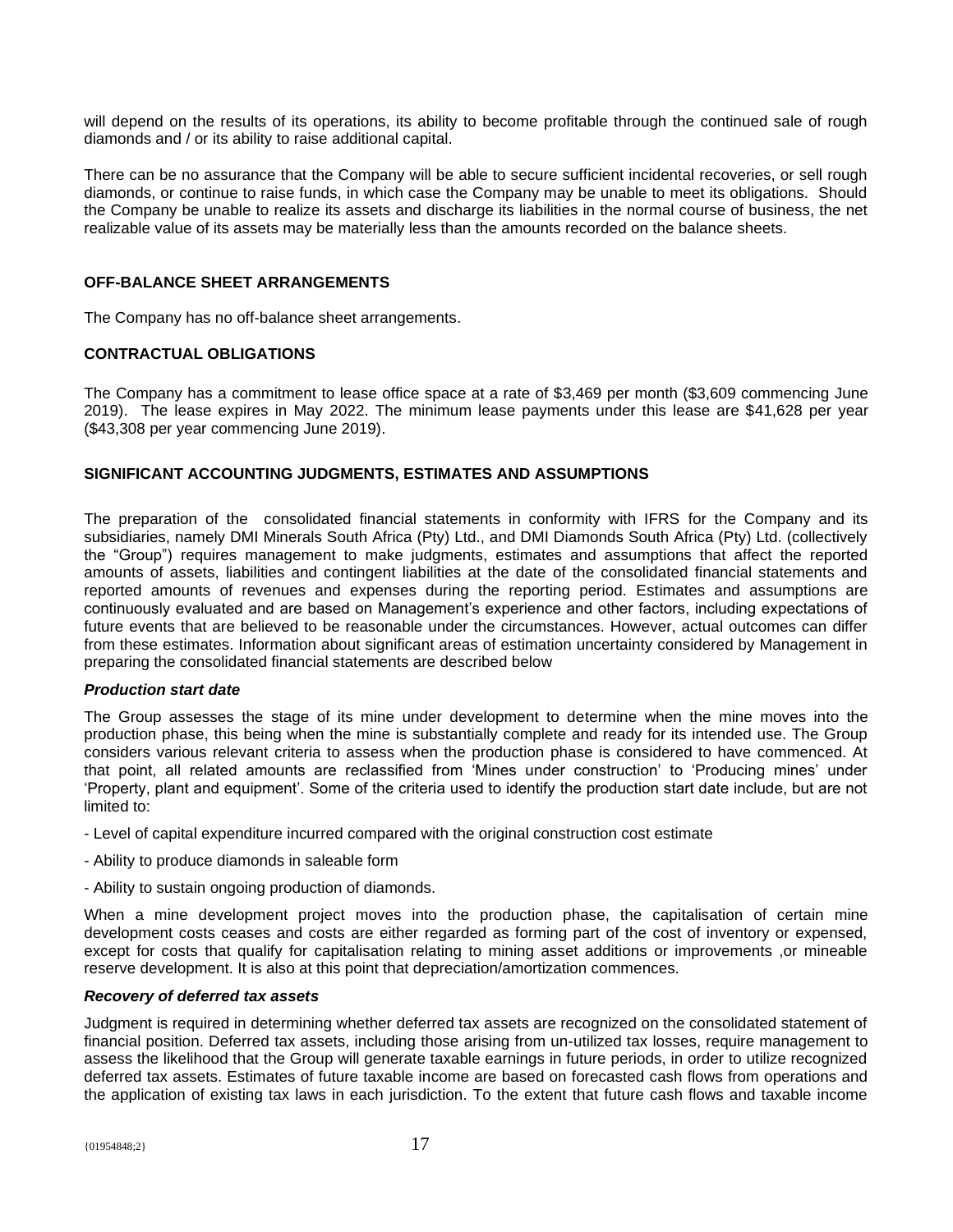differ significantly from estimates, the ability of the Group to realize the net deferred tax assets recorded at the reporting date could be impacted. Additionally, future changes in tax laws in the jurisdictions in which the Group operates could limit the ability of the Group to obtain tax deductions in future periods.

#### *Mining property*

Title to mining properties involves certain inherent risks due to the difficulties of determining the validity of certain claims as well as the potential for problems arising from the frequently ambiguous conveyance history characteristic of many mining properties. The Group has diligently investigated rights of ownership of all the mineral concessions in which it has an interest and, to the best of its knowledge, all agreements relating to such ownership rights are in good standing. However, this should not be construed as a guarantee of title. The concessions may be subject to prior claims, agreements or transfers and rights of ownership may be affected by undetected defects.

#### *Determination of cash generating units ("CGU")*

The Group's assets are aggregated into CGUs for the purposes of calculating impairment. CGUs are based on an assessment of the unit's ability to generate independent cash inflows. The determination of the Group's CGUs was based on management's judgement regarding shared infrastructure, geographical proximity and similar exposure to market risk and materiality. The Group has 1 CGU at March 31, 2019 (March 31, 2018 – 1 CGU).

#### *Reserve and resource estimates*

Diamond reserves are estimates of the amount of diamonds that can be economically extracted from the Group's mining properties. The Group does not currently have any diamond reserves due to the nature and type of the resource. The Group has assigned inferred resources to the project based on information compiled by appropriately qualified persons relating to the geological data on the size, depth and shape of the ore body, and requires complex geological judgments to interpret the data. The estimation of resources is based upon factors such as estimates of foreign exchange rates, commodity prices, future capital requirements, and production costs along with geological assumptions and judgments made in estimating the size and grade of the ore body. Changes in the resource estimates may impact upon the carrying value of mine development cost, mine properties, property, plant and equipment, decommissioning liability, recognition of deferred tax assets, and depreciation charges.

#### *Impairment of non-financial assets*

When an impairment test is performed on an asset or a CGU, management estimates the recoverable amount of the asset or CGU based on its fair value less costs of disposal ("FVLCD") or its value in use ("VIU"). Impairment assessments require the use of estimates and assumptions such as long-term commodity prices (considering current and historical prices, price trends and related factors), discount rates, operating costs, future capital requirements, closure and rehabilitation costs, exploration potential, reserves and operating performance. These assumptions have a significant impact on the results of impairment tests and on the impairment charge (if required) recorded in the consolidated statement of loss and comprehensive loss.

#### *Decommissioning liability*

In the determination of provisions, management is required to make a significant number of estimates and assumptions with respect to activities that will occur in the future including the ultimate amounts and timing of settlements, inflation factors, risk-free discount rates, and expected changes in legal, regulatory, environmental and political environments. A change in any one of the assumptions could impact estimated future obligations and in return, profit or loss, and in the case of the decommissioning liability, property, plant and equipment balances.

#### *Useful life of property and equipment and intangible assets*

Depreciation and amortization are calculated using a systematic and rational basis, which is based upon an estimate of each asset's useful life and residual value. The estimated useful life and residual value chosen are the Group' best estimate of such and are based on industry norms, historical experience, market conditions and other estimates that consider the period and distribution of future cash inflows.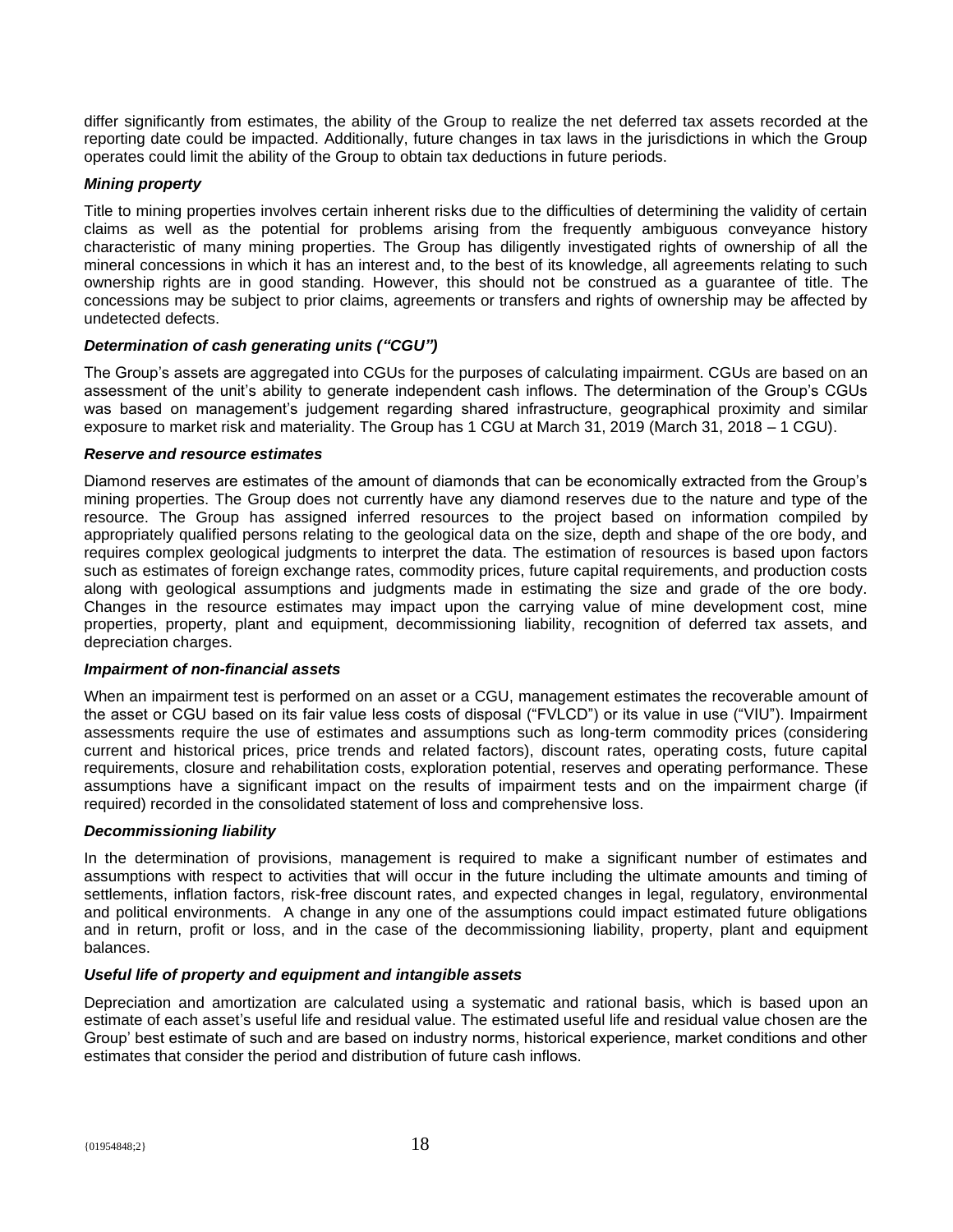#### *Non-cash stock-based compensation*

The Group measures the cost of non-cash stock-based compensation transactions with employees and warrants issued as part of an equity placement by reference to the fair value of the equity instruments. Estimating fair value for non-cash stock-based compensation transactions requires determining the most appropriate valuation model, which is dependent on the terms and conditions of the grant. This estimate also requires determining and making assumptions about the most appropriate inputs to the valuation model including the expected life, forfeiture rate, volatility and dividend yield of the share option. The Group measures the cost of non-cash stock-based compensation transactions with consultants by reference to the fair value of the services to be performed.

#### **New and amended accounting standards**

Certain new standards, interpretations, amendments and improvements to existing standards were issued by the IASB or IFRS Interpretation Committee. The Group intends to adopt those standards when they become effective. The Group has yet to assess the full impact of these standards.

• In January 2016, the IASB issued IFRS 16, Leases ("IFRS 16"), which replaces IAS 17, Leases and its associated interpretative guidance. IFRS 16 applies a control model to the identification of leases, distinguishing between a lease and a services contract on the basis of whether the customer controls the assets being leased. For those assets determined to meet the definition of a lease, IFRS 16 introduces significant changes to the accounting by lessees, introducing a single, on-balance sheet accounting model that is similar to current finance lease accounting, with limited exceptions for short-term leases or leases of low value assets. Lessor accounting remains similar to current accounting practice. The standard is effective for annual periods beginning on or after January 1, 2019, with early application permitted for entities that have also adopted IFRS 15. The Group has not yet assessed the impact of the final standard.

#### *FINANCIAL INSTRUMENTS*

#### *Fair values*

IFRS defines fair value as the price that would be received to dispose of an asset or paid to transfer a liability in an orderly transaction between market participants at the measurement date. The Group classifies the fair value of the financial instruments according to the following hierarchy based on the amount of observable inputs used to value the instrument

- Level 1 Inputs to the valuation methodology are quoted prices for identical assets or liabilities in active markets.
- Level 2 Fair values of financial assets and liabilities in level 2 are based on inputs other than level 1. Inputs to the valuation methodology included quoted prices for identical assets or liabilities in active markets, and inputs that are observable for the asset or liability, either directly or indirectly, for substantially the full term of the financial instrument. Level 2 valuations are based on inputs, including quoted forward prices for commodities, time value and volatility factors, which can be substantially observed or corroborated in the marketplace.
- Level 3 Inputs to the valuation methodology are not based on observable market data.

The Group's financial instruments consist of cash and cash equivalents, restricted cash, accounts receivable, accounts payable, amounts due to Nozala Investments and long-term debt. The fair value of cash and cash equivalents and restricted cash, accounts receivable and accounts payable approximate their carrying values due to the short-term maturities of these items. The fair value of the Nozala Investments loan approximates the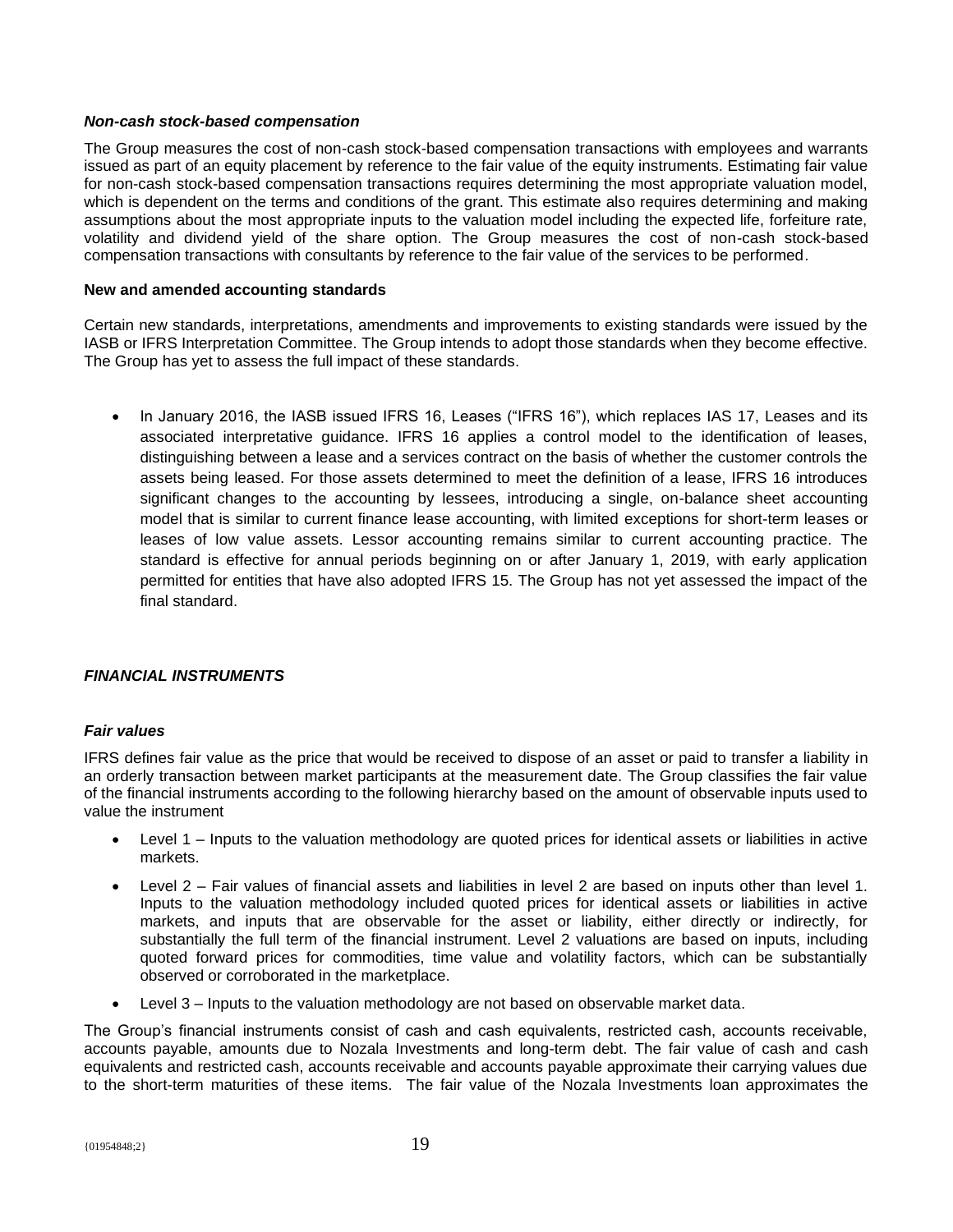carrying value as the interest rate floats with prime. The fair value of the long-term debt approximates the carrying value as the interest rate is a market rate for similar instruments.

The Group's cash and cash equivalents and restricted cash have been assessed on the fair value hierarchy described above and are classified as Level 1.

#### *Financial risks*

The Group's activities result in exposure to a variety of financial risks, including risks related to credit, market risk (currency fluctuation and interest rates) and liquidity risk.

a) Credit risk

The Group is exposed to credit risk only with respect to uncertainties as to timing and collectability of accounts receivable, cash and cash equivalents and restricted cash. The Group mitigates credit risk through standard credit and reference checks. There are no material financial assets that the Group considers past due. The Group currently holds the majority of its cash and cash equivalents and restricted cash in large financial institutions in Canada and South Africa and does not expect any significant risk associated with those deposits. The accounts receivable are sales taxes refundable due from the Government of South Africa and Canada \$184,861 (\$145,626 - 2018) as well as trade receivables from diamond tenders of \$15,757 (\$458,794 - 2018). The Group does not foresee any significant risk in the collection of these accounts receivable.

The trade accounts receivable aging amounts are as follows:

| March 31, 2019 |          | March 31, 2018 |           |
|----------------|----------|----------------|-----------|
| $0-30$ days    | \$15,757 | 0-30 days      | \$405,059 |
| 31-90 days     |          | $-31-90$ days  | 53,735    |
| $120 + days$   |          | $-120+ days$   | $\,$      |
| <b>Total</b>   | \$15,757 | Total          | \$458,794 |

The maximum exposure to credit risk for the Group as the reporting date is the carrying value of cash and cash equivalents, restricted cash and trade receivables disclosed above.

b) Interest rate

The Group is not exposed to any material interest rate risk as the Group's long-term debt has a fixed rate of interest, except for the Nozala Investments loan which has a variable rate of interest of South African prime rate plus 3%. A 1% change in the South African prime rate would result in net loss expense changing by approximately \$17,000.

#### c) Foreign currency risk

The Group is exposed to financial risk arising from fluctuations in foreign exchange rates and the degree of volatility of these rates. The Group does not use derivative instruments to reduce its exposure to foreign currency risk.

The Group's subsidiaries in South Africa operate using principally the United States Dollar and the South African Rand and as such may be negatively affected by fluctuations in foreign exchange rates when translating from the currency of measurement of the Group's subsidiaries to the Group's reporting currency. The Group's monetary assets and liabilities denominated in South African Rand include: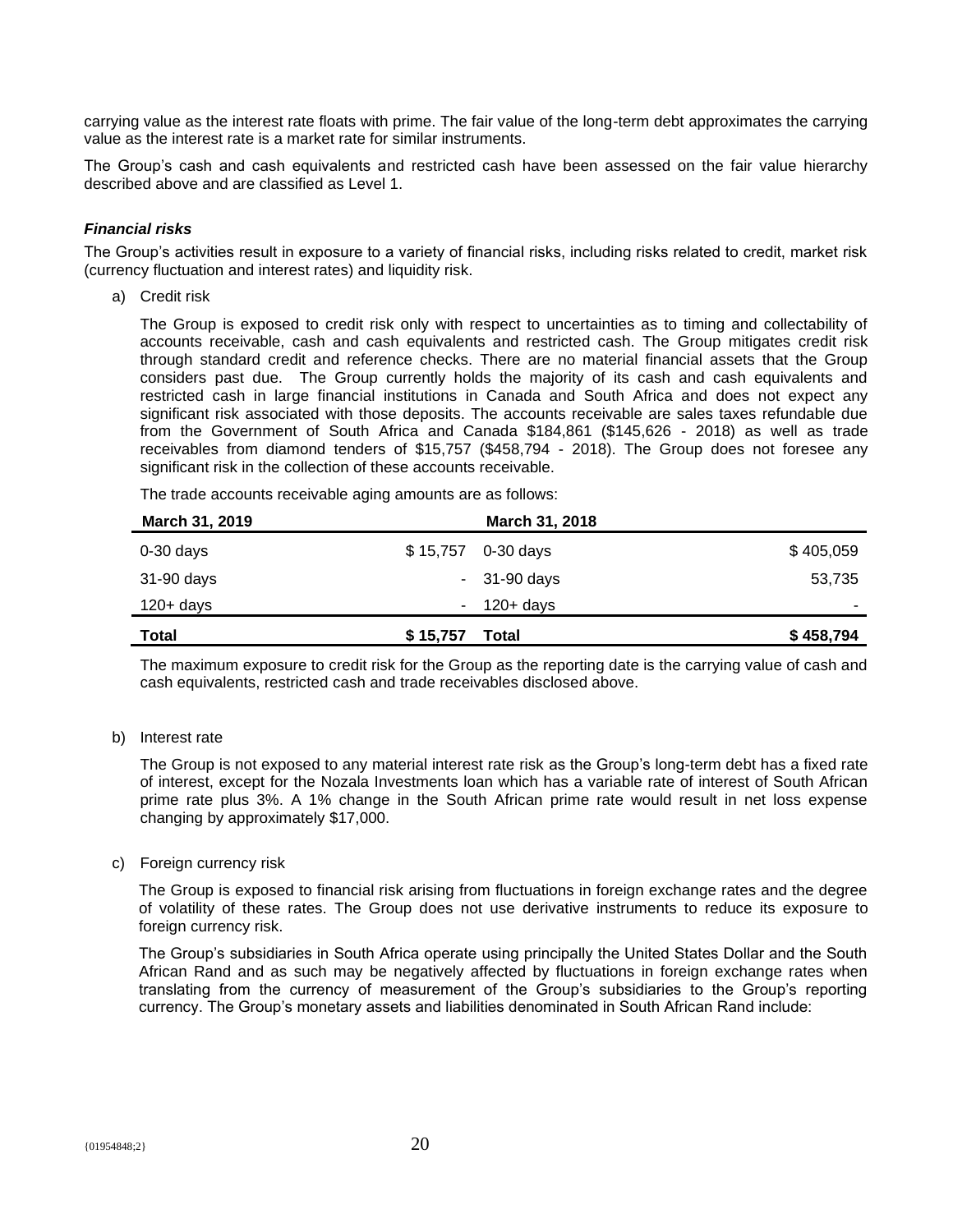|                                               | March 31, 2019 | March 31, 2018 |
|-----------------------------------------------|----------------|----------------|
| Cash and cash equivalents and restricted cash | \$843,056      | \$1,239,050    |
| Accounts receivable                           | 193,220        | 594,945        |
| Prepaids                                      |                | 782            |
| Accounts payable                              | 940.047        | 1,716,794      |
| Long-term debt                                | 1,654,241      | 1,708,779      |

A 5% change in the South African Rand would result in total comprehensive loss increasing or decreasing by approximately \$214,000.

#### d) Liquidity risk

Liquidity risk is the risk that the Group will not be able to meet its financial obligations when they fall due. The Group manages this risk through management of its cash flow from operations and its capital structure. Based on senior Management's and the Board of Directors' review of ongoing operations, the Group may revise timing of capital expenditures, bank loans, including project specific loans, or issue equity or a combination thereof.

The Group's current financial liabilities of \$5,185,838 are payable within one year. The Group enters contractual obligations in the normal course of business operations. Management believes the Group's requirements for capital expenditures, working capital and ongoing commitments (including long-term debt) can be financed from existing cash, issuing equity, cash flow provided by operating activities, existing bank loans and by acquiring new project loans.

The table below summarizes the maturity profile of the Group's financial liabilities as at March 31, 2019 based on contractual undiscounted payments:

|                            | <b>Current</b>           | 2020     | 2021                 | 2022                     | 2023 | Thereafter  |
|----------------------------|--------------------------|----------|----------------------|--------------------------|------|-------------|
| Accounts payable           | \$1,127,382              | S<br>٠   | \$<br>$\blacksquare$ | $\blacksquare$           | ۰    | \$.         |
| Long-term debt             | 4,058,456                |          | ٠                    | $\overline{\phantom{0}}$ |      |             |
| Operating lease commitment | 43.308                   | 43.308   | 43.308               | 43.308                   | ۰    |             |
| Due to Nozala Investments  | $\overline{\phantom{a}}$ |          |                      |                          |      | 1,654,241   |
|                            | \$5,229,146              | \$43,308 | \$,43,308            | \$43,308                 |      | \$1,654,241 |

#### e) Commodity price risk

Commodity price risk is the risk that the fair value or future cash flows will fluctuate because of changes in commodity prices. Commodity prices for diamonds are impacted by not only the relationship between the Canadian, United States Dollar and South African Rand, but also world economic events that dictate the levels of supply and demand. The Group is exposed to the risk of declining prices for diamonds resulting in a corresponding reduction in projected cash flow. Reduced cash flow may result in lower levels of capital being available for field activity, thus compromising the Groups' capacity to grow production. The Group did not have any fixed price commodity price contracts in place as at or during the year ended March 31, 2019 and the year ended March 31, 2018. The Groups' operational results and financial condition are largely dependent on the commodity price received for its diamond production. Diamond prices have fluctuated widely in recent years due to global and regional factors including supply and demand fundamentals, inventory levels, economic and geopolitical factors. A 5% change in the price of diamonds would result in total comprehensive loss changing by approximately \$214,000.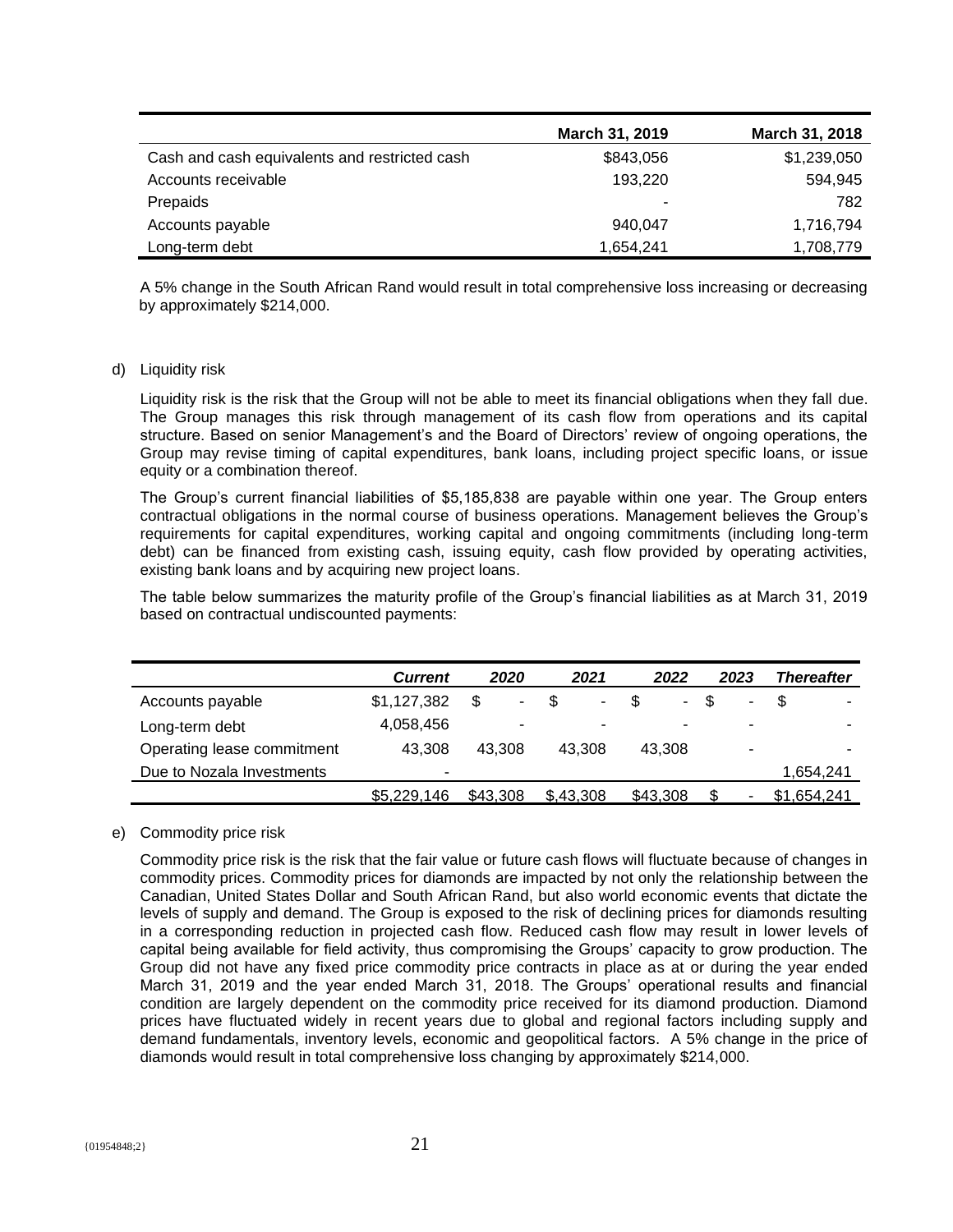#### **RISK FACTORS RELATING TO THE COMPANY'S BUSINESS**

The Company faces a number of risks and uncertainties that could cause actual results or events to differ materially from those contained in any forward-looking statement. Additional risks and uncertainties not presently known to the Company or that are currently deemed to be immaterial may also impair the Company's business operations. Factors that could cause or contribute to such differences include, but are not limited to, the following:

#### *Capital Requirements*

There is no assurance that the Company will continue to be able to access the capital markets for the required funding necessary to maintain exploration properties, nor to complete any future acquisitions, or any future exploration programs. The Company may require additional capital to finance expansion or growth at levels greater than its current business plan. Insufficient capital may require the Company to delay or scale back its proposed acquisition and/or development activities.

#### *Revenues and Growth*

There are no assurances that suitable additional projects will be secured or that rough diamonds will be recovered incidentally, or at levels sufficient to sustain the Company's operations. The economics and feasibility of any potential project can be affected by many factors which may be beyond the capacity of the Company to anticipate or control. Material processing revenues and production in general are also reliant on both the quality and amount of diamond bearing material both available and being processed and the Company cannot predict with any certainty the recovery levels from a given area being worked, thus affecting revenues. This is also true of any prospective project the Company may acquire related to various other methods of diamond production.

#### *Nature of Mining*

The operation of any diamond mining project is subject to risks inherent in the mining industry, including variations in grade and other geological differences, unexpected problems associated with weather and required water, power, surface conditions, processing problems, mechanical equipment performance, accidents, labor disputes, risks relating to the physical security of the diamonds, force majeure risks and natural disasters. Such risks could result in personal injury or fatality, damage to or destruction of mining properties, processing facilities or equipment, environmental damage, delays or reductions in mining production, monetary losses, and possible legal liability.

#### *Nature of Joint Arrangement (Nozala)*

On March 5, 2008, the Company announced a formal joint venture partnership with well-established South African BEE group Nozala Investments (Pty) Ltd. This partnership is reflected in Diamcor's wholly-owned South African subsidiaries, DMI Minerals South Africa (Pty) Ltd. which was initially formed to secure diamond mining projects in South Africa. Under the terms of the joint venture in DMI Minerals, Diamcor retains a 70% direct ownership in the subsidiary with Nozala holding a 30% direct shareholder ownership interest. Operationally, expenses charged to the development of projects held by the entities, and the revenues generated, will be similarly proportional. These joint arrangements are subject to the risks normally associated with the conduct of joint ventures and similar joint arrangements. These risks include the inability to exert influence over strategic decisions, the joint venture partner's ability to provide its proportionate share of funding, the development and operation of the projects, and mineral claims.

#### *Diamond Prices and Demand for Diamonds*

The profitability of Diamcor will be dependent upon the recovery and sale of rough diamonds, which is dependent in significant part upon the worldwide demand for, and price of, diamonds. Diamond prices fluctuate and are affected by numerous factors beyond the control of the Company, including worldwide economic trends, particularly in the US, Japan, China and India, worldwide levels of diamond discovery and production and the level of demand for, and discretionary spending on, luxury goods such as diamonds and jewelry. Low or negative growth in the worldwide economy or the occurrence of terrorist activities creating disruptions in economic growth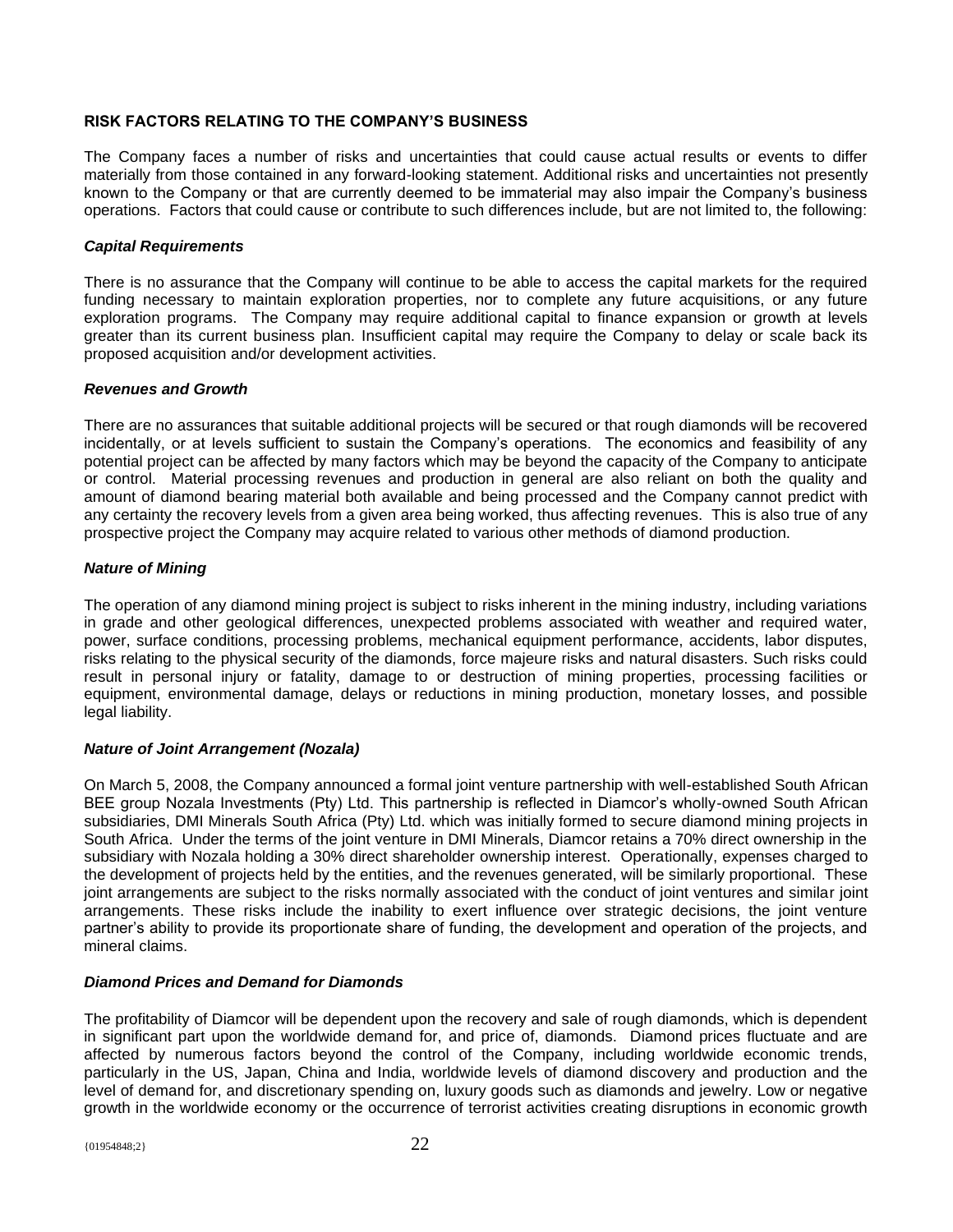could result in decreased demand for luxury goods such as diamonds, thereby negatively affecting the price of diamonds. Similarly, a substantial increase in the worldwide level of diamond production could also negatively affect the price of diamonds. In each case, such developments could materially adversely affect the Company's results of operations.

#### *Currency Risk*

Currency fluctuations may affect the Company's financial performance. Diamonds are sold throughout the world based principally on the US dollar price. The Company reports its financial results in Canadian dollars and a majority of its costs and expenses are incurred in either Canadian dollars or the South African Rand. The Company's South African subsidiaries operate using principally the US dollar and the South African Rand and, as such, may be negatively affected by fluctuations in foreign exchange rates when translating from the currency of measurement of the Company's subsidiary to the Company's reporting currency. The appreciation of the Canadian dollar against the US dollar, and the depreciation of such other currencies against the US or Canadian dollar, therefore, may increase expenses and the amount of the Company's liabilities relative to revenue.

#### *Licenses and Permits / (Rights)*

There are inherent risks involved in operating in foreign countries, including stringent environmental and permitting / rights issues. The exercise of the So Ver mineral rights (subject to the terms of the pending sale agreement), the Krone-Endora at Venetia project, pending acquisitions, and future exploration on certain properties requires licenses and permits from the South African government. There can be no guarantee that the Company will be able to renew these licenses or obtain or maintain all other necessary licenses and permits that may be required to maintain operations or to further explore and develop certain properties. Title to mining properties involves certain inherent risks due to the difficulties of determining the validity of certain claims as well as the potential for problems arising from the frequently ambiguous conveyance history characteristic of many mining properties.

#### *Regulatory and Environmental Risks*

The operation of mines and exploration activities are subject to various laws and regulations governing the protection of the environment, exploration, development, production, taxes, labor standards, occupational health, waste disposal, mine safety, manufacturing safety, power and water, and other matters. New laws and regulations, amendments to existing laws and regulations, or more stringent implementation or changes in enforcement policies under existing laws and regulations could have a material adverse impact on the Company by increasing costs and/or impairing the operations at the project. Mining and manufacturing are subject to potential risks and liabilities associated with pollution of the environment and the disposal of waste products occurring as a result of mining and manufacturing operations. To the extent that the Company is subject to uninsured environmental liabilities, the payment of such liabilities could have a material adverse effect on the Company.

#### *Reliance on Skilled Employees*

Exploration and operational activities for any Company projects are dependent upon the efforts of certain key and skilled employees. The loss of these employees or the inability of the Company to attract and retain additional skilled employees may adversely affect the level of operations and the Company's ability to operate efficiently. Currently, there is significant competition for skilled workers in these operations. The loss of the services of any of the Company's key executive officers or key employees could harm its business. None of the Company's key executive officers or key employees currently has a contract that guarantees their continued employment with the Company. There can be no assurance that any of these persons will remain employed by the Company or that these persons will not participate in businesses that compete with it in the future.

#### *Regional Power Supply*

Potential power supply issues in South Africa have been highlighted by the media in the past years with regards to the inability of state-owned power supplier *Eskom* to deliver consistent electricity requirements to many of the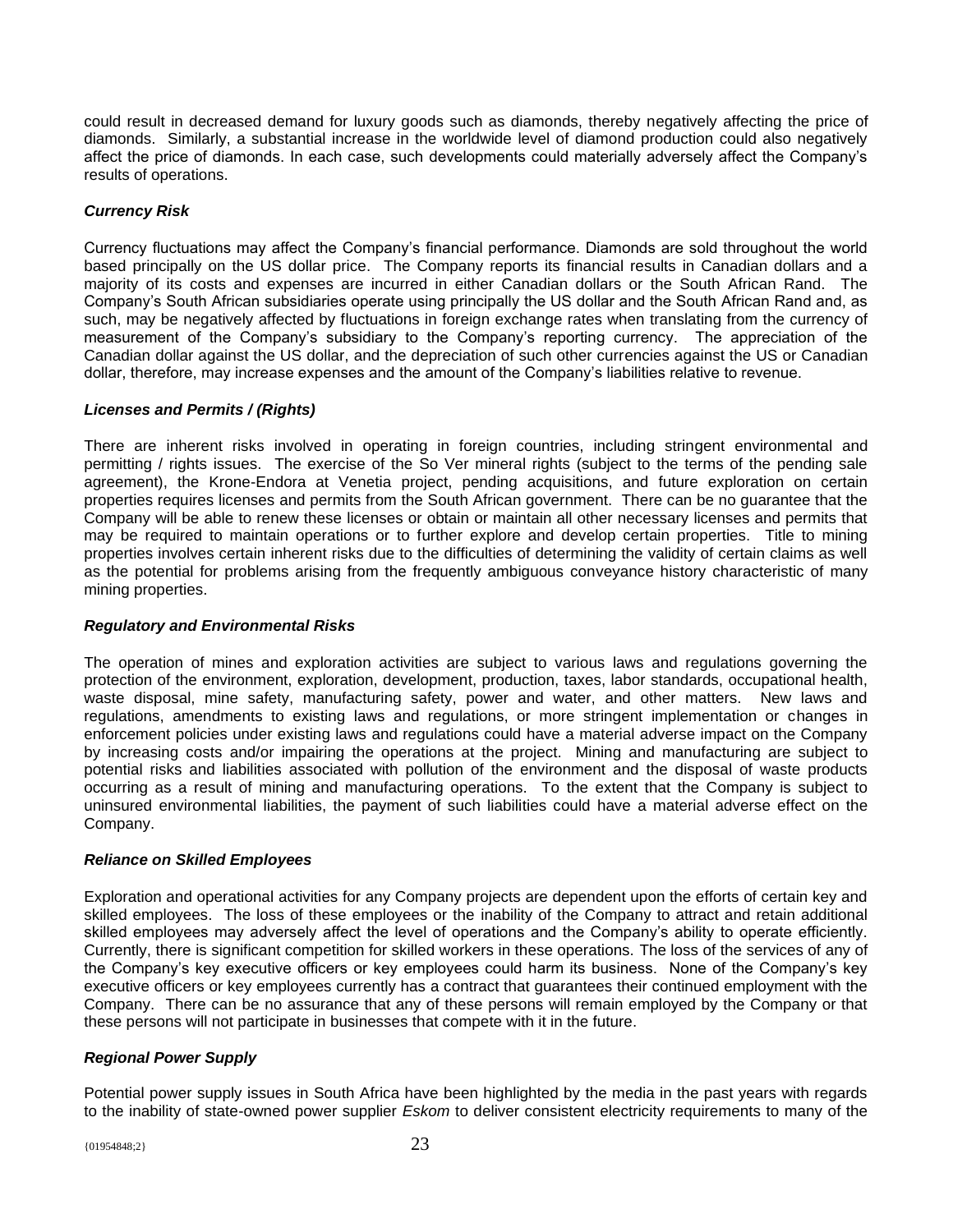larger mines in South Africa. While these issues are not presently expected to affect any of the current operational requirements of the Company, there can be no assurances that any new projects that the Company may acquire or operate will be able to secure the required electrical capacities needed to sustain uninterrupted supply and operations.

#### *Competition*

Within the minerals industry sector, including the diamond tailings re-treatment sector, diamond exploration sector, and various other related methods of diamond mining and production, Diamcor competes with other companies possessing greater financial and technical resources than it may have access to. Even with its current facility, and the promise of any other exploration or diamond producing project, or property, there can be no assurances that the Company will continue to be able to complete or execute its desired programs on its proposed schedules, nor within the cost estimates assumed. If the Company is unable to successfully compete in the diamond market, then its results of operations will be adversely affected.

#### *Securities May Be Volatile and Subject to Wide Fluctuations*

The market price of the Company's securities may be volatile and subject to wide fluctuations. If the Company's revenues do not grow, or grow more slowly than it requires, or if operating or capital expenditures exceed its expectations and cannot be adjusted accordingly, or if some other event adversely affects the Company, the market price of the Company's securities could decline. If securities analysts alter their financial estimates of the Company's financial condition it could affect the price of the Company's securities. Some other factors that could affect the market price of the Company's securities include announcements of new explorations, technological innovations and competitive developments. In addition, if the market for stocks in the Company's industry or the stock market in general experiences a loss in investor confidence or otherwise fails, the market price of the Company's securities could fall for reasons unrelated to its business, results of operations and financial condition. The market price of the Company's stock also might decline in reaction to conditions, trends or events that affect other companies in the market even if these conditions, trends or events do not directly affect the Company. In the past, companies that have experienced volatility in the market price of their stock have been the subject of securities class action litigation. If the Company were to become the subject of securities class action litigation, it could result in substantial costs and a diversion of management's attention and resources.

#### **RELATED PARTY TRANSACTIONS**

During the year ended March 31, 2019, the Company paid or accrued to key management personnel and consultant's compensation totaling \$429,600, Directors fees of \$84,500 and performance bonuses of \$nil. As at March 31, 2019, the Company owed a total of \$55,774 (March 31, 2018 - \$55,125) to Directors of the Company and its subsidiaries, including a company controlled by a Director.

The transactions were in the normal course of operations and are measured at fair value at initial recognition.

#### **OUTSTANDING SHARE INFORMATION**

As at March 31, 2019

#### **Authorized**

Issued and outstanding shares 63,885,888 Weighted average outstanding shares 61,165,204

#### **NATIONAL INSTRUMENT 52-109 ON CERTIFICATION OF ANNUAL AND INTERIM FILINGS**

The Company files a 52-109FV1 certification of annual filing duly executed by the Company's current CEO and CFO as required by securities laws.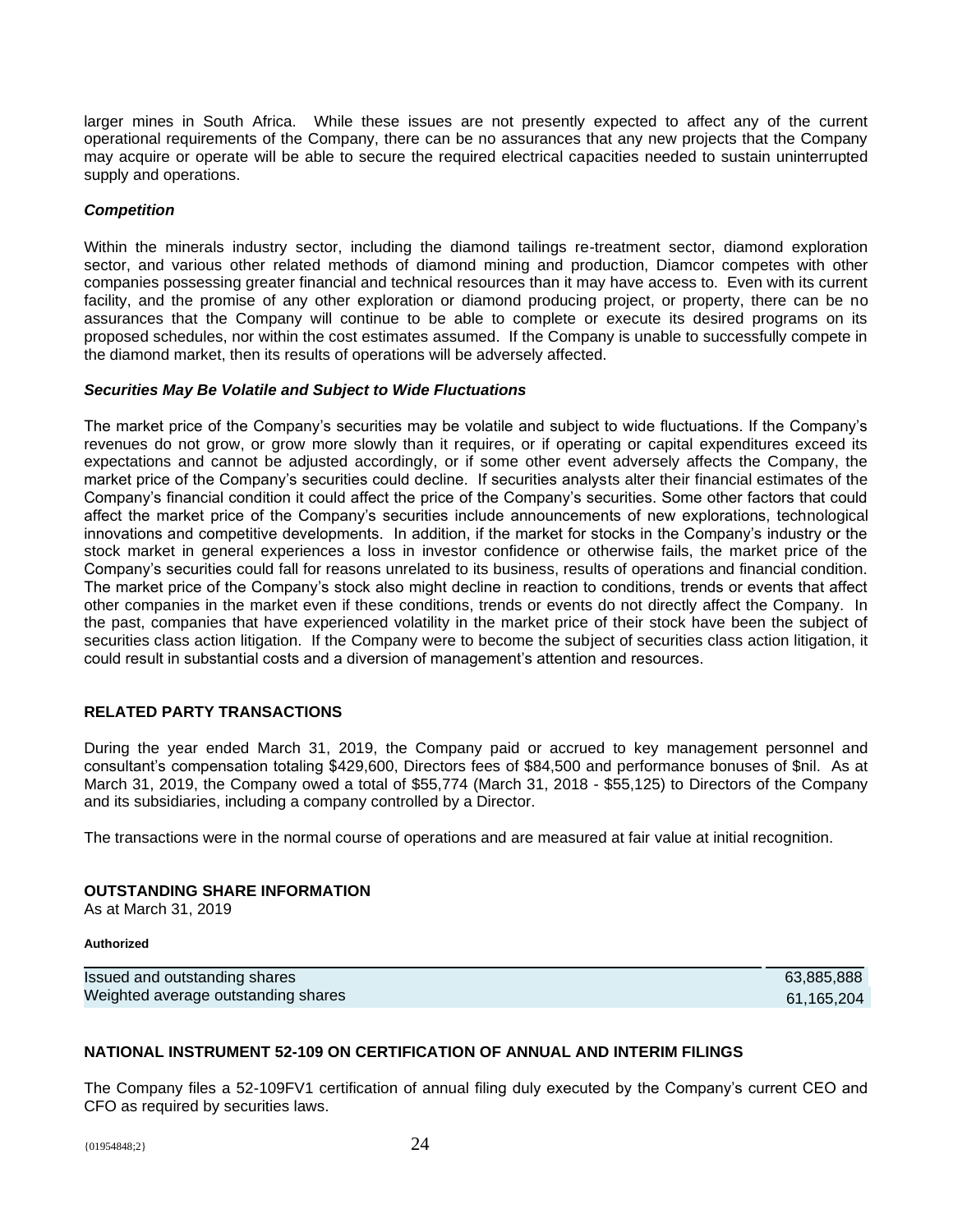#### **DISCLOSURE CONTROLS AND PROCEDURES**

The Company has disclosure controls and procedures in place to provide reasonable assurance that any information required to be disclosed by the Company under securities legislation is recorded, processed, summarized and reported within the applicable time periods and to ensure that required information is gathered and communicated to the Company's management so that decisions can be made about timely disclosure of that information. The Company's Chief Executive Officer and Chief Financial Officer evaluated the Company's disclosure controls and procedures for the year ended March 31, 2019 and have concluded that the Company's disclosure controls and procedures to be adequate for the above purposes.

Including the Company's transition to IFRS, there have been no significant changes in the Company's disclosure controls, or in other factors that materially affected or are reasonably likely to affect, the Company's disclosure controls subsequent to the date the Company carried out its evaluation.

#### **SUBSEQUENT EVENTS**

On July 4, 2019 the Company announced its intention to complete a term loan financing of up to CDN\$1,000,000. Term loans under the Financing, including the Initial Term Loan, will be unsecured, carry an annual interest rate of 7% payable at maturity and the Company will issue a total of 120,000 common shares in its authorized share capital, along with 60,000 share purchase warrants, for every CDN\$100,000 of principal advanced under the Financing by participants/lenders pursuant to Policy 5.1 of the TSX Venture Exchange Corporate Finance Manual. The principal and interest of the Initial Term Loan is due and payable on the 12 month anniversary of the closing date. The Term Loan transaction is subject to regulatory approval of the TSX Venture Exchange along with completion of all definitive documentation and filings as required. All securities issued pursuant to the above will be subject to a hold period of four months plus one day following the closing.

#### **OTHER**

The Company operates offices in both Canada and South Africa and is listed on the Canadian TSX Venture Exchange trading under the symbol "DMI", and on the OTCQB in the USA trading under the symbol "DMIFF". Public company information is available on SEDAR at [www.sedar.com](http://www.sedar.com/) or at the Company's website [www.diamcormining.com.](http://www.diamcormining.com/)

#### **CAUTIONARY NOTE REGARDING FORWARD-LOOKING STATEMENTS**

Certain statements included in this MD&A may constitute forward-looking statements within the meaning of securities laws. In some cases, forward-looking statements can be identified by the use of terms such as "may", "will", "should", "expect", "plan", "anticipate", "believe", "intend", "estimate", "predict", "potential", "possible", "continue" or other similar expressions concerning matters that are not historical facts. Forward-looking statements may relate to management's future outlook and anticipated events or results, and may include statements or information regarding projected capital expenditure requirements, estimated productions, plans, timelines and targets for construction, joint venture relationships, the closing of anticipated acquisitions, mining, development, production and exploration activities, future mining and processing, the number and timing of expected rough diamond sales, projected sales growth, expected gross margin and expense trends, expected diamond prices and expectations concerning the diamond industry.

Forward-looking statements are based on certain factors and assumptions regarding, among other things, mining, production, construction and exploration activities, world economic conditions, the level of world-wide diamond production, and the receipt of necessary regulatory permits. With respect to statements concerning sales growth, Diamcor has assumed that current world economic conditions will not materially change or deteriorate. While